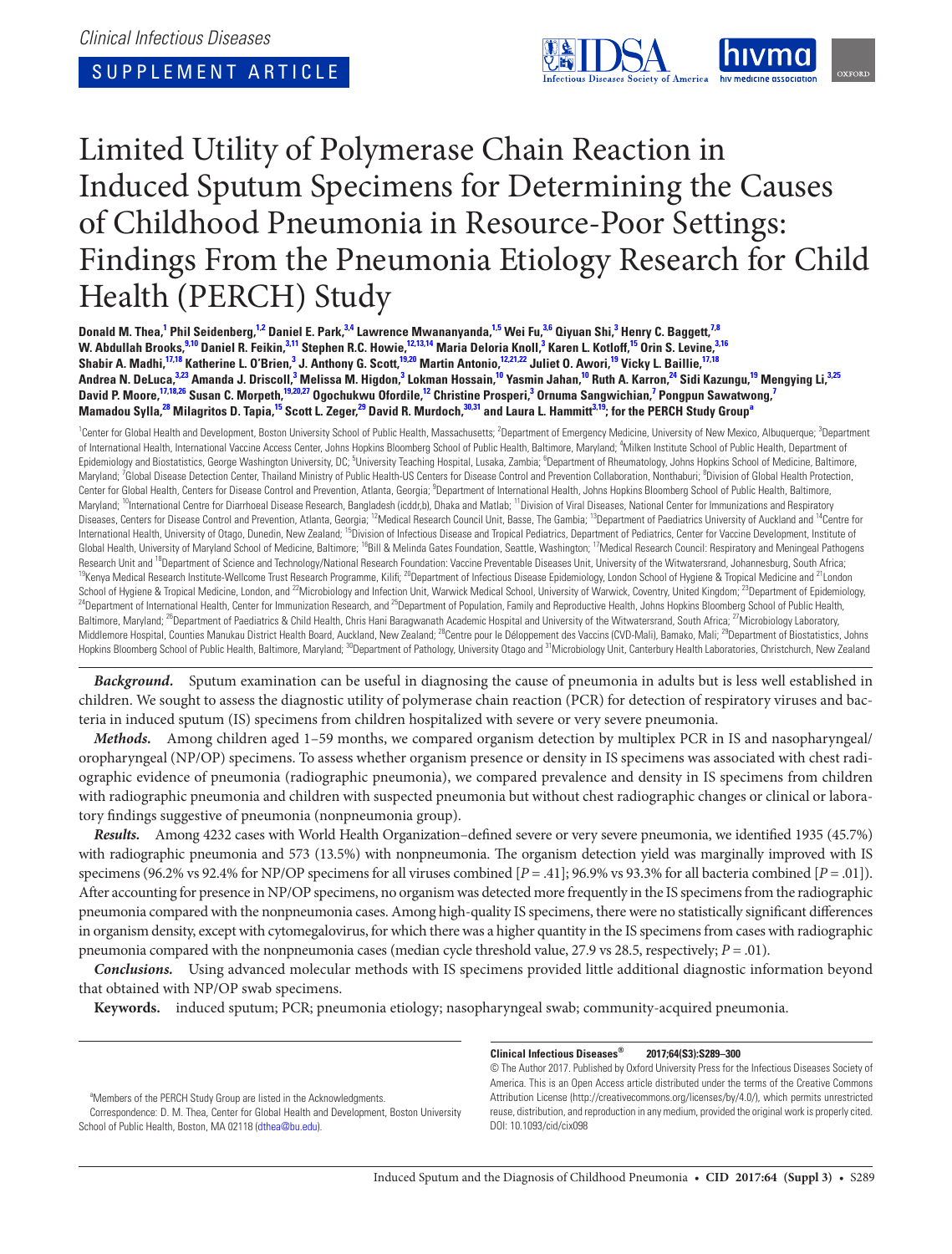Although the World Health Organization (WHO) recommends empiric treatment for community-acquired pneumonia (CAP) in children [1], determining the causative pathogen is important if empiric therapy fails and important at a population level to guide treatment and prevention strategies. However, determining the cause of pneumonia by sampling the lung directly through bronchoscopy or transthoracic lung aspiration is possible in only a subset of cases and requires technical expertise not available in most settings [2].

A definitive etiologic diagnosis can be made by isolating pathogens from blood or parapneumonic fluid, but yields are low (<10%) [3]. Gram stain or culture of a sputum specimen correlates well with blood isolation of *Streptococcus pneumoniae* (57% and 79%, respectively) in adults with pneumonia [4], about 75% of whom can produce a specimen adequate for bacterial pathogen identification [5, 6]. However, there is less experience using sputum specimens in children for etiologic diagnosis because of the challenges posed by contamination with upper respiratory tract secretions and frequent colonization of the upper respiratory tract with known respiratory pathogens, such as pneumococcus [7, 8]. Although upper respiratory tract specimens (eg, nasopharyngeal [NP] swab specimens) are often used for diagnostic purposes in children with respiratory viral and some bacterial infections, there is concern whether the results reflect the cause of pneumonia [9, 10].

Examination of induced sputum (IS) specimens for suspected *Pneumocystis jirovecii* or *Mycobacterium tuberculosis* in children is useful and is now the standard of care  $[11, 12]$ . In studies of children with CAP in Finland [13, 14], New Caledonia [15], Kenya [16], and China [17], IS specimen collection was found to be well tolerated, and specimens were largely of good quality and with high frequencies of bacterial and viral putative pathogens. However, the conclusion about the significance of these pathogens as causes of pneumonia is limited because only the Kenya study included a control group.

Molecular diagnostic methods have the potential to improve our ability to detect small numbers of organisms in tissue and body fluids, thus making them an attractive potential approach for the diagnosis of pneumonia [18, 19]. Nucleic acid amplification tests can be used to detect nucleic acid from potentially all respiratory pathogens, are not dependent on viable organisms or fastidious culture conditions, and are not as affected by prior exposure to antibiotics as conventional culture methods. Using data from a large study of children hospitalized with pneumonia, we assessed the prevalence of pathogens in IS compared with nasopharyngeal/ oropharyngeal (NP/OP) specimens. In addition, to determine whether the presence or quantity of respiratory pathogens detected with polymerase chain reaction (PCR) in IS specimens was associated with clinical pneumonia status, we compared hospitalized children enrolled in the Pneumonia

Etiology Research for Child Health (PERCH) study who had radiographic evidence of pneumonia (radiographic pneumonia) with those who had a normal chest radiograph and a low likelihood of clinical pneumonia. The use of microbiological cultures of IS specimens for the diagnosis of childhood pneumonia is reported separately [20].

# **METHODS**

# **Clinical Methods**

The PERCH study sought to determine the cause of severe pneumonia in children aged 1–59 months living in developing areas [21]. The detailed methods of this multisite case-control study, including a description of case and control enrollment, have been published elsewhere [22, 23]. Briefly, in each of 9 sites in 7 countries (Dhaka and Matlab, Bangladesh; Basse, The Gambia; Kilifi, Kenya; Bamako, Mali; Soweto, South Africa; Sa Kaeo and Nakhon Phanom, Thailand; and Lusaka, Zambia), from August 2011 to January 2014, children presenting to study facilities with WHOdefined severe or very severe pneumonia were evaluated for enrollment using standardized criteria. Controls were randomly selected children from the community without severe or very severe pneumonia and were frequency matched for age (4 age strata) within 2 weeks of the matched case enrollment. Blood, NP/OP swab specimens, and urine were collected from both cases and controls; blood cultures and IS specimens were also collected from cases.

IS specimen collection was attempted within 24 hours of hospital admission for each PERCH case unless contraindicated. The methods for sputum induction are described elsewhere [24, 25]. In brief, participants were given a β2-agonist followed by nebulized hypertonic saline solution. A sterile closed-loop mucus extractor attached to a suction device was inserted through the nose into the nasopharynx. Suction was applied once the extractor was in the nasopharynx and was discontinued before the extractor was removed. Secretions were flushed into a collection container using 5 mL of sterile normal saline.

## **Laboratory Methods**

All laboratory methods were highly standardized across all study laboratories [25, 26]. Quantitative real-time PCR for respiratory pathogens was performed on IS and NP/OP specimens, as described elsewhere [27].

### **Chest Radiograph**

Chest radiographs from cases were classified as consolidation, other infiltrate, both consolidation and other infiltrate, normal, or uninterpretable by members of a panel of 14 radiologists and pediatricians, who were trained in the standardized interpretation of pediatric chest radiographs [28, 29].

## **Study Definitions**

Because the WHO definitions for severe and very severe pneumonia are not specific [30], a proportion of children enrolled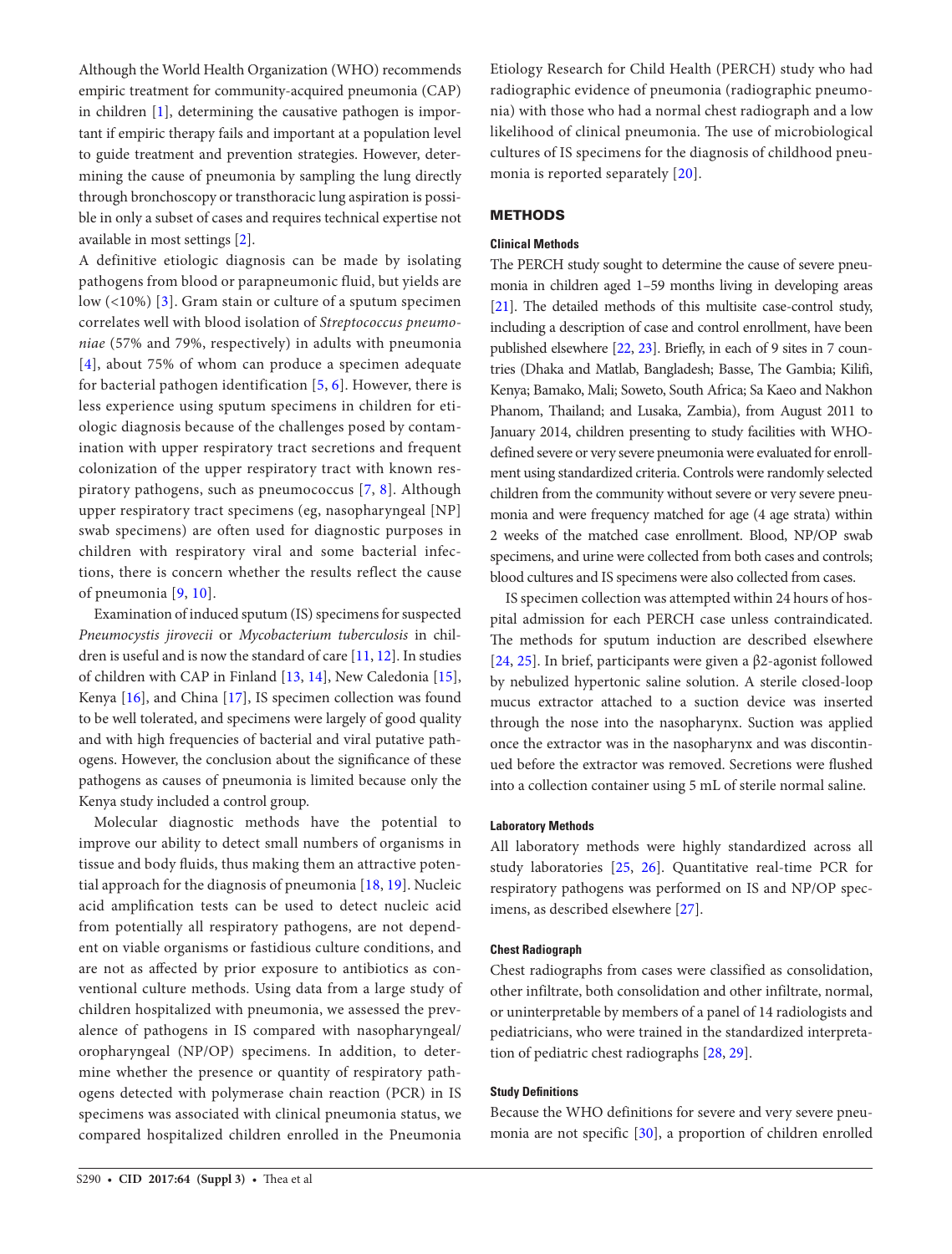as PERCH cases probably did not have true pneumonia. We therefore defined 2 subsets of PERCH cases: (1) children with radiographic evidence of pneumonia defined by the presence of consolidation and/or other infiltrate on chest radiographs, representing children who *truly* had infectious pneumonia, and (2) children with clinical and laboratory characteristics highly indicative of the *absence* of pneumonia, representing children enrolled into the case arm but with a very *low* likelihood of having infectious pneumonia (ie, nonpneumonia group; Text Box 1). Because IS specimens were not collected from controls, the nonpneumonia cases acted as "mock controls," and this group was compared for similarity with PERCH control children.

Hypoxemia was defined as oxygen saturation <92% (or < 90% at elevations of >1200 meters) or receipt of supplemental oxygen if a room air oxygen saturation reading was not available. A high-quality IS specimen was defined as a sputum specimen with <10 squamous epithelial cells per low-power field [25].

#### **Statistical Analysis**

To test the hypothesis that pathogens causing pneumonia will be detected more frequently in IS than in NP/OP specimens, we compared individual paired IS and NP/OP specimen results among cases with radiographic pneumonia, using McNemar's  $\chi^2$  test. We calculated additional pathogen detection from the IS specimen, over and above the NP/OP specimen, as the ratio (number of infections detected in either specimen divided by number of infections detected in the NP/OP specimen) minus 1 and expressed as a percentage. The proportion of chest radiographic–positive cases with IS specimen density higher or lower than NP/OP specimen density (difference,  $\geq 1 \log_{10}$  copies/mL) was evaluated using the 2-sided sign test.

To assess whether pathogen detection in IS specimens (using multiplex PCR) was associated with radiographic evidence of pneumonia, we compared pathogen prevalence in the IS specimens of children with radiographic pneumonia and those without evidence of pneumonia (nonpneumonia) and calculated odds ratios and 95% confidence intervals (CIs), with and without adjustment for the presence of the pathogen on the NP/ OP specimen. We compared PCR cycle threshold (Ct) values (a semiquantitative measure of pathogen load) in IS specimens from radiographic pneumonia and nonpneumonia case groups, using the Wilcoxon rank sum test. To compare demographic and baseline characteristics of individuals between study groups, we calculated frequencies for categorical variables and median values with interquartile ranges (75th centile minus 25th centile) for continuous variables. To evaluate the similarity of our mock control group (ie, nonpneumonia cases) with true control children, we compared the prevalence of organisms detected in the NP/OP specimens and calculated odds ratios and 95% CIs. Odds ratios were adjusted for potential confounding variables (eg, age, sex, site, and human immunodeficiency virus [HIV] status) where appropriate.

The majority of analyses involving IS specimens were restricted to high-quality specimens, those more likely to have originated from the lower respiratory tract [25]. The significance of differences between specimens or groups for the 28 organisms evaluated was assessed using Bonferroni correction (0.05/28), so that were differences were considered statistically significant at  $P < .002$ .

#### **Ethical Considerations**

The study protocol was approved by the institutional review board or ethical review committee at each of the study site institutions and at Johns Hopkins Bloomberg School of Public Health. Parents or guardians of participants provided written informed consent.

# RESULTS

### **Study Population**

A total of 4232 cases with WHO-defined severe (n = 2862) or very severe (n = 1370) pneumonia and 5325 control children were enrolled during a 24-month period. IS specimens were collected from 3800 (89.8%) cases, including  $94.8\%$  (n = 2713) of those with severe pneumonia and  $79.3\%$  (n = 1087) with very severe pneumonia (Supplementary Table 1). Reasons for noncollection of IS specimens included presence of a contraindication (169 of 432; 39.1%), death (96 of 432; 22.2 %), intubation (85 of 432; 19.7%), parent refusal (14 of 432; 3.2%), and other or unknown reason (68 of 432; 15.7%). The IS specimen collection procedure was generally well tolerated, but adverse consequences were reported in 13 cases (0.34% of procedures); the most common was a transient drop in oxygen saturation [31]. Of the 4232 cases enrolled in PERCH, 1935 (45.7%) had radiographic pneumonia, 573 (13.5%) were classified as nonpneumonia, and 1724 (40.7%) fell into neither category (Table 1). This analysis is restricted to a comparison of the 1935 cases with radiographic pneumonia, 573 nonpneumonia cases, and 5325 controls.

The proportion cases with radiographic pneumonia varied by site, from 31% at Matlab, Bangladesh, to 60% at Dhaka, Bangladesh, and Soweto, South Africa (Table 2). The proportion of nonpneumonia cases among those enrolled varied by site from none in Dhaka, Bangladesh and 4.5% of cases in Soweto, South Africa, to 31% enrolled from Kilifi, Kenya (Table 2). Compared with nonpneumonia cases, cases with radiographic pneumonia were more likely to be female (44% vs 36%; *P* < .001), have an abnormally high or low white blood cell count (51% vs 37%; *P* < .001), or be HIV positive (9% vs 1%; *P* < .001); malaria was more common in the nonpneumonia group (8% vs 1%; *P* < .001) (Table 1).

Characteristics used to distinguish radiographic pneumonia from nonpneumonia cases, such as hypoxemia (45% vs 6%), tachypnea for age (84% vs 51%), and the presence of crackles (69% vs 18%) differed as expected. Cases in the nonpneumonia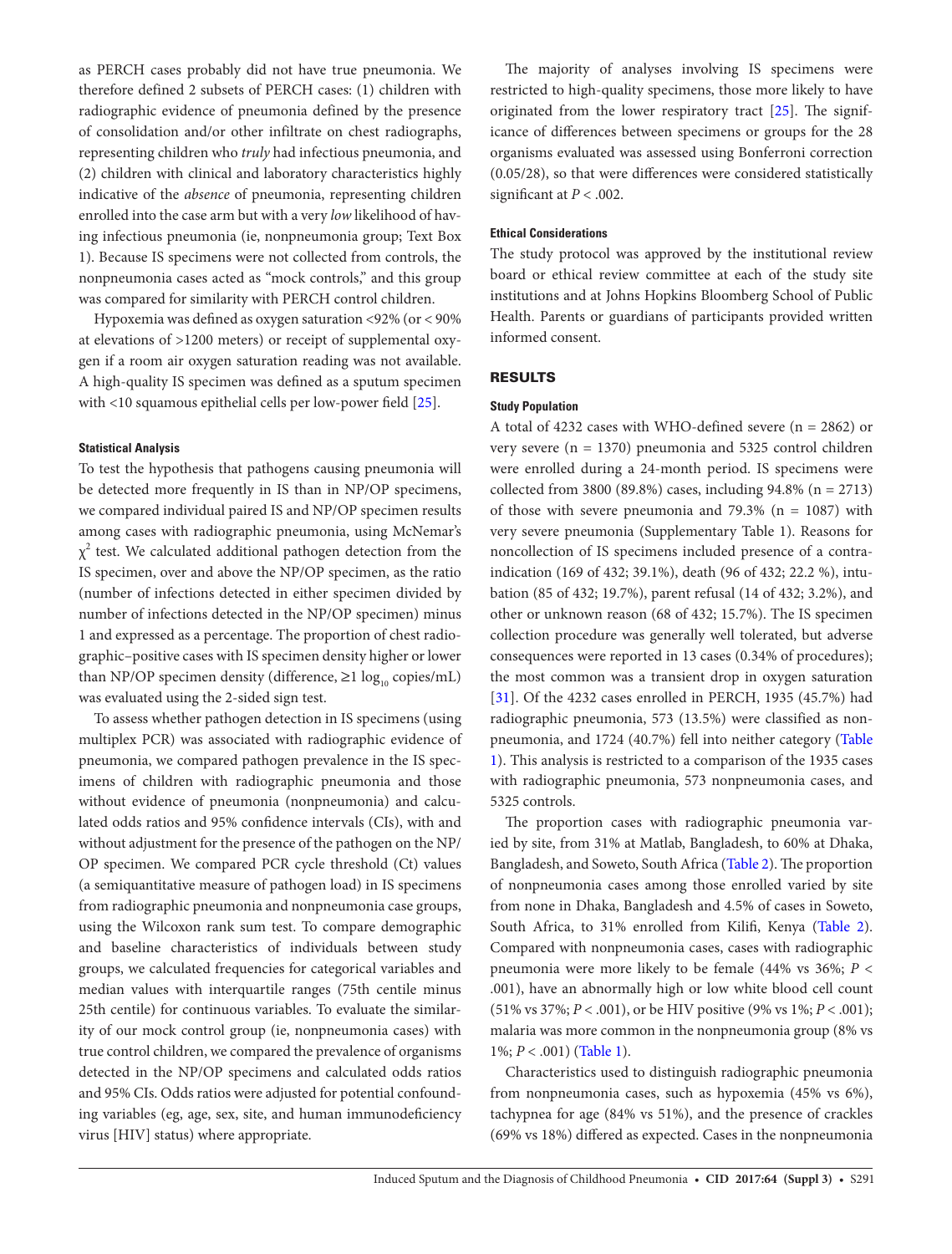**Table 1. Clinical and Laboratory Features of Cases With Radiographic Pneumonia, Cases With Nonpneumonia, and Cases Excluded From the Analysis Data Seta**

|                                          | Cases, No. $(%)^b$                   |                             |                          |                      |  |  |  |
|------------------------------------------|--------------------------------------|-----------------------------|--------------------------|----------------------|--|--|--|
| Feature                                  | Radiographic<br>Pneumonia (n = 1935) | Nonpneumonia<br>$(n = 573)$ | Excluded<br>$(n = 1724)$ | $P$ Value $^{\circ}$ |  |  |  |
| Age (mo),<br>median<br>(IOR)             | 8.0(13.0)                            | 8.0(16.0)                   | 7.0(13.0)                | .11                  |  |  |  |
| Age group                                |                                      |                             |                          |                      |  |  |  |
| $1-11$ mo                                | 1229 (63.5)                          | 348 (60.7)                  | 1128 (65.4)              | .23                  |  |  |  |
| $1-5$ mo                                 | 761 (39.3)                           | 225 (39.3)                  | 748 (43.4)               | .32                  |  |  |  |
| $6-11$ mo                                | 468 (24.2)                           | 123 (21.5)                  | 380 (22.0)               |                      |  |  |  |
| $12 - 59$ mo                             | 706 (36.5)                           | 225 (39.3)                  | 596 (34.6)               |                      |  |  |  |
| Female sex                               | 859 (44.4)                           | 207 (36.1)                  | 750 (43.5)               | $-.001$              |  |  |  |
| Fever <sup>d</sup>                       | 1614 (83.4)                          | 463 (80.8)                  | 1373 (79.6)              | .15                  |  |  |  |
| <b>WBC</b><br>abnormality <sup>e</sup>   | 932 (51.2)                           | 202 (37.0)                  | 729 (45.2)               | $-.001$              |  |  |  |
| Malaria slide<br>positive                | 20(1.0)                              | 44 (7.7)                    | 29(1.7)                  | $-.001$              |  |  |  |
| <b>HIV</b> infection                     | 166 (8.6)                            | 8(1.4)                      | 77(4.5)                  | < .001               |  |  |  |
| High-quality IS<br>specimen <sup>f</sup> | 1166 (66.6)                          | 398 (74.8)                  | 1049 (69.2)              | $-.001$              |  |  |  |
| Prior use of<br>antibiotics <sup>9</sup> | 1393 (79.5)                          | 365 (68.6)                  | 1122 (74.0)              | $-.001$              |  |  |  |
| Tachypnea <sup>h</sup>                   | 1629 (84.4)                          | 293 (51.1)                  | 1545 (89.7)              |                      |  |  |  |
| Hypoxemia <sup>'</sup>                   | 862 (44.6)                           | 32(5.6)                     | 694 (40.4)               |                      |  |  |  |
| Oxygen<br>requirement                    | 271 (14.0)                           | 13(2.3)                     | 233 (13.5)               |                      |  |  |  |
| Crackles<br>at chest<br>auscultation     | 1326 (69.0)                          | 103 (18.0)                  | 1287 (75.0)              |                      |  |  |  |
| Bacteremia <sup>j</sup>                  | 73 (3.8)                             | 0(0.0)                      | 74 (4.4)                 |                      |  |  |  |

Abbreviations: CXR, chest radiograph; HIV, human immunodeficiency virus; IQR, interquartile range (75th centile minus 25th centile); IS, induced sputum; WBC, white blood cell.

<sup>a</sup>Radiographic pneumonia was defined as radiographic evidence of pneumonia (consolidation and/or other infiltrates); nonpneumonia, as normal chest radiograph, blood culture negative for pathogens, and either (1) a normal respiratory rate *or* no hypoxemia in the absence of crackles or (2) a normal respiratory rate *and* no hypoxemia in the presence of crackles. Excluded cases were those who did not meet either definition.

<sup>b</sup>Data represent No. (%) of cases unless otherwise specified.

<sup>c</sup>P values for comparison between radiographic pneumonia and nonpneumonia groups  $\chi^2$  or Wilcoxon test); values are not presented for variables used to define nonpneumonia status.

d Fever was defined as documented temperature of ≥38.0°C or fever in the past 48 hours as reported by caregiver.

<sup>e</sup>WBC count ≥15 or ≥13  $\times$  10<sup>9</sup>/L for children aged 1–11 or 12–59 months, respectively, or  $<$  5  $\times$  10<sup>9</sup>/L for children of any age.

f High-quality IS specimens were defined as <10 squamous epithelial cells per low-power field.

<sup>9</sup>Prior use of antibiotics was defined as positive serum bioassay results, antibiotic administration at the referral facility, or antibiotic administration before IS specimen collection at the study facility.

h Tachypnea was defined as ≥60, ≥50, or ≥ 40 breaths per minute for children aged <2, 2–11, or 12–59 months, respectively.

i Hypoxemia was defined as (1) a room air pulse oximetric reading indicated oxygen saturation <90% at the 2 sites at elevation (Zambia and South Africa) or <92% at all other sites or (2) receipt of supplemental oxygen if a room air oxygen saturation reading was not available.

Microbiologically confirmed isolation of bacterial organism from sterile site (eg, blood or parapneumonic fluid).

group were more likely to produce high-quality sputum specimens (75% vs 67%; *P* < .001). The low number of cases classified as nonpneumonia in South Africa reflects the standard clinical

## **Box 1. Definition of Nonpneumonia ("Mock Control") Group**

- 1. Enrollment into the PERCH study as a case with WHOdefined severe or very severe pneumonia *and*
- 2. Normal chest radiograph<sup>a</sup> and
- 3. Blood culture negative for pathogens *and*
- 4. In the *absence* of crackles:
	- a. Normal respiratory rate<sup>b</sup> *or* no hypoxemia<sup>c</sup>
- 5. In the *presence* of crackles:
	- a. Normal respiratory rate *and* no hypoxemia<sup>c</sup>

Abbreviations: PERCH, Pneumonia Etiology Research for Child Health; WHO, World Health Organization.<sup>a</sup>A normal chest radiograph was defined as no evidence of radiographic pneumonia (consolidation or other infiltrate).<sup>b</sup>Hypoxemia was defined as oxygen saturation <92% (<90% at higher altitudes sites, Zambia and South Africa) or supplemental oxygen requirement if a room air oxygen saturation value was not available. Normal respiratory rate was defined as <60, <50, or <40 breaths per minute for children aged <2, 2–11, or 12–59 months.

practice at that site to administer oxygen to all children with a diagnosis of pneumonia (often without obtaining a room air oxygen saturation measurement), which led to a high percentage (75%) of cases meeting the study definition of hypoxemia. No cases met the definition of nonpneumonia at the Dhaka, Bangladesh site; 40% had a normal chest radiograph but all had other respiratory findings that excluded them from nonpneumonia status (Text Box 1).

#### **Comparison of NP/OP and IS Specimen Findings**

To determine the concordance of pathogen detection rates between NP/OP and IS specimens, and the added yield from testing IS specimens in addition to NP/OP specimens, we analyzed NP/OP swabs and IS specimens collected from the 1692 cases admitted to the hospital with radiographic pneumonia from whom paired specimens were available. Of these 1692, 99% had 1 or more pathogens identified on IS PCR; the median number of pathogens identified on PCR of IS or NP/OP was 4. Among those with paired specimens, high quality IS specimens were available in 1114 (65.8%). Using both NP/OP and high-quality IS specimens, bacteria were detected in 1080 (96.9%) specimens and viruses in 1072 (96.2%) specimens. Overall, the IS specimens increased the number of cases with a virus, bacteria, or any organism detected by 4.1%, 3.9%, and 1.3%, respectively (Table 3). Restricting this analysis to cases <6 months of age slightly reduced the added benefit (data not shown).

Among cases with radiographic pneumonia, pathogen detection by PCR was similar for high-quality IS specimens and NP/OP specimens for most pathogens; this is reflected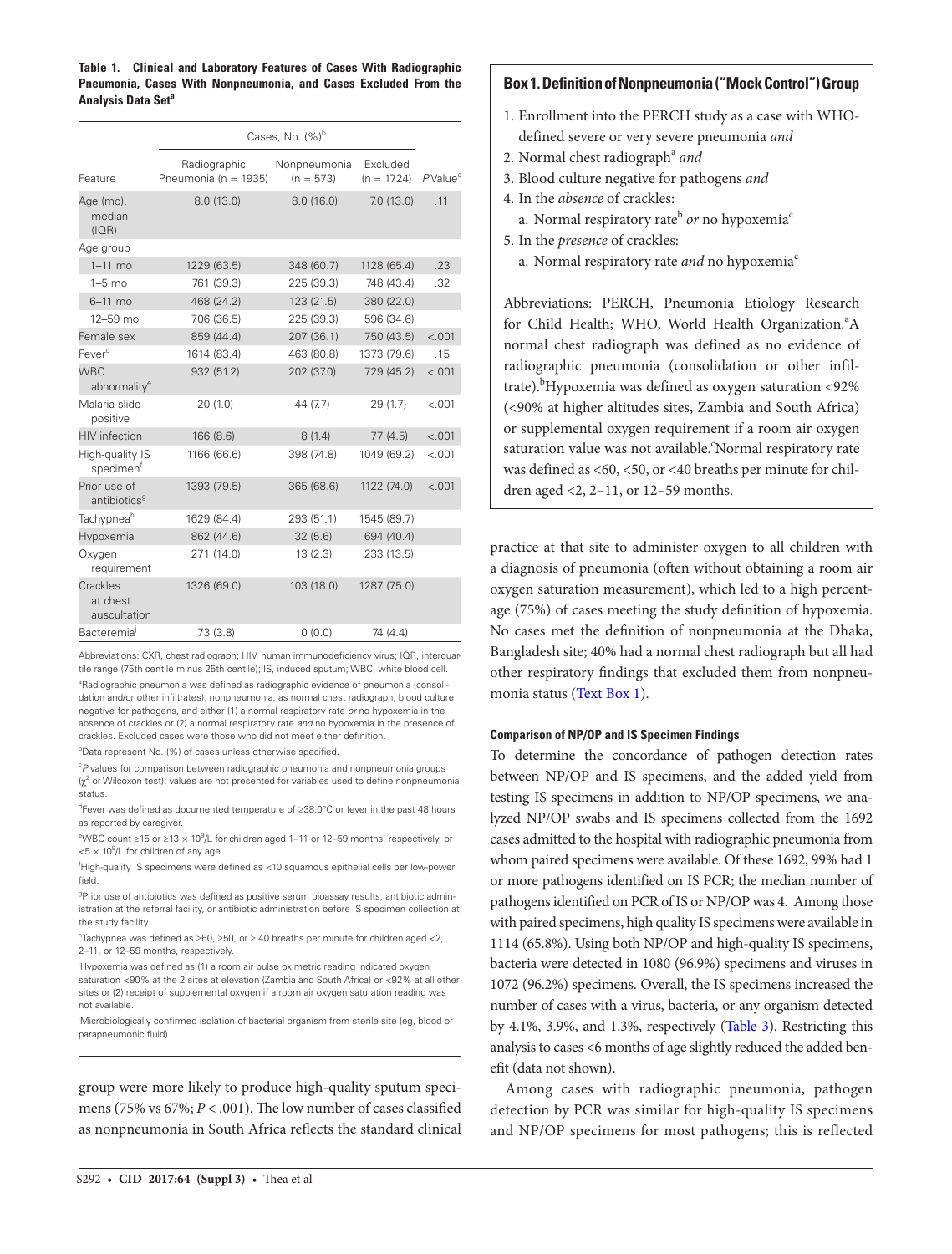|                                                                                                                                                                                                                                                                                                                                             |                          |             |            |                                  |                                       |                                |                               | Cases, No. (%) <sup>b</sup> |                                    |           |                                                       |                                                                                                                |                          |           |                                  |               |
|---------------------------------------------------------------------------------------------------------------------------------------------------------------------------------------------------------------------------------------------------------------------------------------------------------------------------------------------|--------------------------|-------------|------------|----------------------------------|---------------------------------------|--------------------------------|-------------------------------|-----------------------------|------------------------------------|-----------|-------------------------------------------------------|----------------------------------------------------------------------------------------------------------------|--------------------------|-----------|----------------------------------|---------------|
|                                                                                                                                                                                                                                                                                                                                             | Kilifi, Kenya (n = 634)  |             |            | Basse, The Gambia<br>$(n = 638)$ | Bamako, Mali (n = 674)                |                                | Lusaka, Zambia<br>$(n = 617)$ |                             | Soweto, South Africa<br>$\epsilon$ | $= 920$   | Nakhon Phanom and<br>Sa Kaeo, Thailand<br>$(n = 224)$ |                                                                                                                | Matlab, Bangladesh<br>Ξ  | $= 327$   | Dhaka, Bangladesh<br>$(n = 198)$ |               |
| Characteristic                                                                                                                                                                                                                                                                                                                              | 욶                        | Non-RP      | 운          | Non-RP                           | 운                                     | Non-RP                         | 운                             | Non-RP                      | 운                                  | Non-RP    | 욶                                                     | Non-RP                                                                                                         | 운                        | Non-RP    | 윤                                | <b>Non-RP</b> |
| All cases                                                                                                                                                                                                                                                                                                                                   | 284 (44.8)               | 195 (30.8)  | 290 (45.5) | 101 (15.8)                       | $\widetilde{\mathfrak{S}}$<br>253 (37 | 100 (14.8)                     | 266 (43.1)                    | 67 (10.9)                   | 524 (60.0)                         | 41 (4.5)  | 99 (44.2)                                             | 31(13.8)                                                                                                       | 101(30.9)                | 38 (11.6) | 118 (60.0)                       | 0(0.0)        |
| median<br>Age (mo),<br>(IOR)                                                                                                                                                                                                                                                                                                                | 10.0 (14.0) <sup>c</sup> | 13.0 (19.0) | 8.5 (13.0) | 7.0 (17.0)                       | õ<br>8.0 (10                          | 8.5(12.5)                      | 5.0 (9.0)                     | 4.0 (8.0)                   | 6.0 (10.0)                         | 4.0(6.0)  | 15.0 (21.0)                                           | 13.0 (16.0)                                                                                                    | 12.0 (17.0) <sup>c</sup> | 7.0(21.0) | 12.0(14.0)                       | 0(0.0)        |
| Age group                                                                                                                                                                                                                                                                                                                                   |                          |             |            |                                  |                                       |                                |                               |                             |                                    |           |                                                       |                                                                                                                |                          |           |                                  |               |
| $1 - 11$ mo                                                                                                                                                                                                                                                                                                                                 | 156 (54.9)               | 91 (46.7)   | 180 (62.1) | 66 (65.3)                        | 163 (64.4)                            | 64 (64.0)                      | 200 (75.2)                    | 57 (85.1)                   | 392 (74.8)                         | 32 (78.0) | 38 (38.4)                                             | 14(45.2)                                                                                                       | 47 (46.5)                | 24 (63.2) | 53 (44.9)                        | 0(0.0)        |
| $1-5$ mo                                                                                                                                                                                                                                                                                                                                    | 90(31.7)                 | 55 (28.2)   | 109 (37.6) | 45 (44.6)                        | 0.3)<br>102 (4C                       | 36 (36.0)                      | 137(51.5)                     | 42 (62.7)                   | 254 (48.5)                         | 24 (58.5) | 19(19.2)                                              | 6(19.4)                                                                                                        | 25 (24.8)                | 17(44.7)  | 25 (21.2)                        | 0(0.0)        |
| $6-11$ mo                                                                                                                                                                                                                                                                                                                                   | 66 (23.2)                | 36 (18.5)   | 71(24.5)   | 21 (20.8)                        | 61 (24.1)                             | 28 (28.0)                      | 63 (23.7)                     | 15(22.4)                    | 138 (26.3)                         | 8(19.5)   | 19 (19.2)                                             | 8 (25.8)                                                                                                       | 22(21.8)                 | 7(18.4)   | 28 (23.7)                        | 0(0.0)        |
| $12 - 59$ mo                                                                                                                                                                                                                                                                                                                                | 128(45.1)                | 104(53.3)   | 110 (37.9) | 35 (34.7)                        | 90 (35.6)                             | 36 (36.0)                      | 66 (24.8)                     | (0.410)                     | 132 (25.2)                         | 9(22.0)   | 61 (61.6)                                             | 17(54.8)                                                                                                       | 54 (53.5)                | 14(36.8)  | 65 (55.1)                        | 0(0.0)        |
| Bacteremia <sup>d</sup>                                                                                                                                                                                                                                                                                                                     | 9(3.2)                   | 0(0.0)      | 14(4.9)    | 0(0.0)                           | 16 (6.3)                              | 0(0.0)                         | 14(5.3)                       | 0(0.0)                      | 15(2.9)                            | 0(0.0)    | 3(3.0)                                                | (0.0)                                                                                                          | 0(0.0)                   | 0(0.0)    | 2(1.7)                           | 0(0.0)        |
| Tachypnea <sup>e</sup>                                                                                                                                                                                                                                                                                                                      | 224 (78.9)               | 87 (44.6)   | 264 (91.0) | 54 (53.5)                        | 215 (85.0)                            | 66 (66.0)                      | 245 (92.5)                    | 40 (62.5)                   | 396 (77.6)                         | 11(26.8)  | 75 (80.6)                                             | 18 (58.1)                                                                                                      | 93 (92.1)                | 17(44.7)  | 117 (99.2)                       | 0(0.0)        |
| Hypoxemia <sup>f</sup>                                                                                                                                                                                                                                                                                                                      | 107 (37.8)               | 12(6.2)     | 33 (11.4)  | 0(0.0)                           | 140 (55.3)                            | 5(5.0)                         | 133 (50.2)                    | 4 (6.0)                     | 398 (76.1)                         | 11(275)   | 29 (29.3)                                             | 0(0.0)                                                                                                         | 3(3.0)                   | 0(0.0)    | 19(16.1)                         | 0(0.0)        |
| Crackles                                                                                                                                                                                                                                                                                                                                    | 134 (47.3)               | 16 (8.2)    | 234 (81.0) | 30 (29.7)                        | 186 (73.5)                            | 15(15.0)                       | 147 (55.3)                    | 12(17.9)                    | 347 (67.8)                         | 9(22.0)   | 68 (68.7)                                             | 3(9.7)                                                                                                         | 93(92.1)                 | 18 (47.4) | 117 (99.2)                       | (0.0)         |
| High-quality IS<br>specimen <sup>9</sup>                                                                                                                                                                                                                                                                                                    | 233 (86.9)               | 157 (85.8)  | 197 (74.3) | 67 (69.1)                        | $\overline{4}$<br>126 (59             | 50 (56.8)                      | 194 (82.2)                    | 48 (81.4)                   | 202 (43.2)                         | 22 (56.4) | 72 (90.0)                                             | 26 (96.3)                                                                                                      | 69 (68.3)                | 28 (73.7) | 73 (61.9)                        | 0(0.0)        |
| antibiotics <sup>h</sup><br>Prior use of                                                                                                                                                                                                                                                                                                    | 252 (93.7) <sup>c</sup>  | 158 (86.3)  | 60 (22.6)  | 23 (23.7)                        | 176 (83.0) <sup>c</sup>               | 55 (62.5)                      | 236 (98.7)                    | 58 (96.7)                   | 434 (92.7)                         | 37(94.9)  | 74 (92.5) <sup>c</sup>                                | 21 (77.8)                                                                                                      | 43 (42.6)                | 13(34.2)  | 118 (100)                        | (0.0)         |
| Abbreviations: IQR, interquartile range (75th centile minus 25th centile); IS, induced sputum; Non-RP, non-radiographic pneumonia; RP, radiographic pneumonia.                                                                                                                                                                              |                          |             |            |                                  |                                       |                                |                               |                             |                                    |           |                                                       |                                                                                                                |                          |           |                                  |               |
| "Radiographic pneumonia was defined as radiographic evidence of pneumonia (consolidation and/or other infiltrates); nonpneumonia, as normal ofest radiograph, blood culture negative for pathogens, and either (1) a normal re<br>in the absence of crackles or (2) a normal respiratory rate and no hypoxemia in the presence of crackles. |                          |             |            |                                  |                                       |                                |                               |                             |                                    |           |                                                       |                                                                                                                |                          |           |                                  |               |
| Percentages for radiographic pneumonia and nonpneumonia are based on total number                                                                                                                                                                                                                                                           |                          |             |            |                                  |                                       |                                |                               |                             |                                    |           |                                                       | of cases at the site; percentages for characteristics based on total number indicated in corresponding column. |                          |           |                                  |               |
| Significant difference between radiographic pneumonia and nonpneumonia groups at the site (not reported for bacteremia, rachypnea, hypoxemia, or crackles because they are part of the nonpneumonia definition).                                                                                                                            |                          |             |            |                                  |                                       |                                |                               |                             |                                    |           |                                                       |                                                                                                                |                          |           |                                  |               |
| <sup>9</sup> Microbiologically confirmed isolation of bacterial organism from sterile site (eg, blood or                                                                                                                                                                                                                                    |                          |             |            |                                  |                                       | r parapneumonic fluid).        |                               |                             |                                    |           |                                                       |                                                                                                                |                          |           |                                  |               |
| "Tachypnea defined as >60, >50, or > 40 breaths per minute for children aged <2, 2-11,                                                                                                                                                                                                                                                      |                          |             |            |                                  |                                       | or 12-59 months, respectively. |                               |                             |                                    |           |                                                       |                                                                                                                |                          |           |                                  |               |
| Hypoxemia was defined as (1) a room air pulse oximetric reading indicated oxygen saturation calors at elevation Cambia and South Africa) or <92% at all other sites or (2) receipt of supplemental oxygen saturation reading<br>was not available.                                                                                          |                          |             |            |                                  |                                       |                                |                               |                             |                                    |           |                                                       |                                                                                                                |                          |           |                                  |               |
| PHigh-quality IS specimens were defined as <10 squamous epithelial cells per low-power field                                                                                                                                                                                                                                                |                          |             |            |                                  |                                       |                                |                               |                             |                                    |           |                                                       |                                                                                                                |                          |           |                                  |               |
| Prior use of antibiotics defined as positive serum bioassay results, antibiotic administration at the referral facility, antibiotic administration before IS specimen collection at the study facility.                                                                                                                                     |                          |             |            |                                  |                                       |                                |                               |                             |                                    |           |                                                       |                                                                                                                |                          |           |                                  |               |

Table 2. Characteristics of Radiographic Pneumonia and Nonpneumonia Groups by Site<sup>8</sup> **Table 2. Characteristics of Radiographic Pneumonia and Nonpneumonia Groups by Sitea**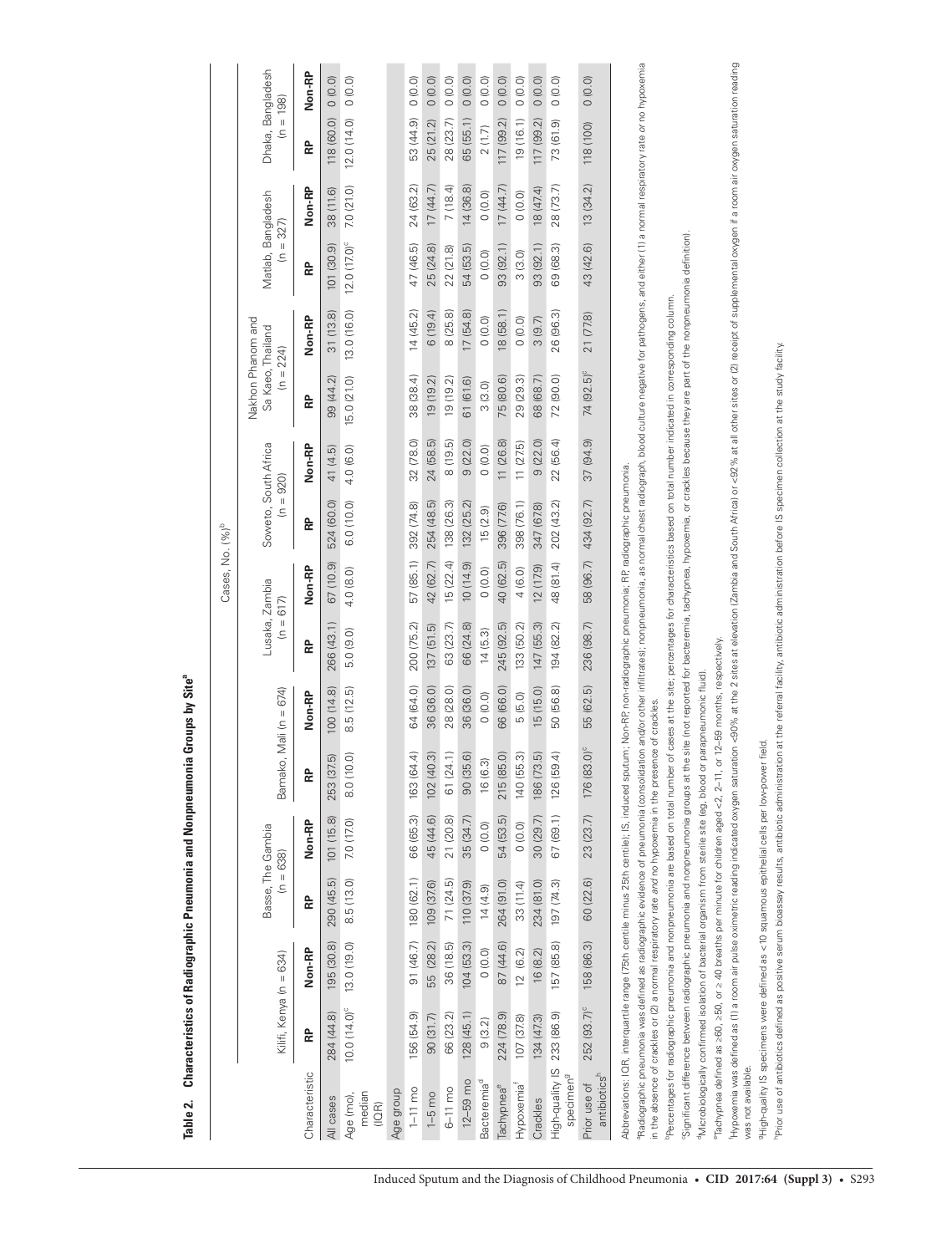## **Table 3. PCR Pathogen Detection in Paired NP/OP Swab and IS Specimens From 1114 Hospitalized Children (Aged 1–59 Months) With Radiographic Pneumonia**

|                          | Cases, No. (%)                                       |                                      |                                  |                                      |                        |                                                                  |                                                      |
|--------------------------|------------------------------------------------------|--------------------------------------|----------------------------------|--------------------------------------|------------------------|------------------------------------------------------------------|------------------------------------------------------|
| Pathogen                 | Both NP/OP and IS<br>Specimens Positive <sup>a</sup> | Only NP/OP<br>Specimens<br>Postitive | Only IS<br>Specimens<br>Positive | Odds Ratio (95%<br>$Cl$ <sup>b</sup> | P Value <sup>b</sup>   | Increase With Use<br>of IS Specimens<br>(95% CI), % <sup>c</sup> | Agreement<br>Between NP/OP<br>and IS<br>Specimens, % |
| Bordetella pertussis     | 7(0.6)                                               | 1(0.1)                               | 3(0.3)                           | $3.00$ (.95-9.52)                    | .63                    | 37.5 (7.9-154.3)                                                 | 99.6                                                 |
| Chlamydophila pneumoniae | 7(0.6)                                               | 8(0.7)                               | 5(0.5)                           | $0.63$ $(.35-1.11)$                  | .58                    | 33.3 (10.6-97.7)                                                 | 98.8                                                 |
| Haemophilus influenzae   | 527 (47.7)                                           | 116 (10.5)                           | 66 (6.0)                         | $0.57$ (.49-.66)                     | $< 0.001$ <sup>d</sup> | 10.3 (7.9-13.3)                                                  | 83.5                                                 |
| H. influenzae type b     | 16(1.5)                                              | 9(0.8)                               | 6(0.5)                           | $0.67$ $(.39-1.13)$                  | .61                    | 24.0 (8.8-61.4)                                                  | 98.6                                                 |
| Moraxella catarrhalis    | 623 (56.4)                                           | 125 (11.3)                           | 36(3.3)                          | $0.29$ $(.24-.35)$                   | < .001 <sup>d</sup>    | $4.8(3.4 - 6.8)$                                                 | 85.4                                                 |
| Mycoplasma pneumoniae    | 14(1.3)                                              | 4(0.4)                               | 12(1.1)                          | $3.00(1.68 - 5.34)$                  | .08                    | 66.7 (30.2-145.4)                                                | 98.5                                                 |
| Pneumocystis jirovecii   | 65(5.9)                                              | 31(2.8)                              | 29(2.6)                          | $0.94$ $(.72 - 1.21)$                | .90                    | 30.2 (19.5-46.5)                                                 | 94.6                                                 |
| Staphylococcus aureus    | 96(8.7)                                              | 66 (6.0)                             | 42 (3.8)                         | $0.64$ $(.52-.78)$                   | .03                    | 25.9 (18.2-36.8)                                                 | 90.2                                                 |
| Streptococcus pneumoniae | 741 (67.1)                                           | 77 (7.0)                             | 40(3.6)                          | $0.52$ (.43-.63)                     | < .001 <sup>d</sup>    | $4.9(3.5 - 6.8)$                                                 | 89.4                                                 |
| Salmonella species       | 3(0.3)                                               | 8(0.7)                               | 9(0.8)                           | $1.13(.69 - 1.83)$                   | > 0.99                 | 81.8 (31.3-212.0)                                                | 98.5                                                 |
| Adenovirus               | 89 (8.1)                                             | 30(2.7)                              | 54(4.9)                          | $1.80(1.43 - 2.26)$                  | .01                    | 45.4 (32.5-63.3)                                                 | 92.3                                                 |
| <b>Bocavirus</b>         | 76 (6.9)                                             | 71(6.5)                              | 79 (7.2)                         | $1.11(.94 - 1.31)$                   | .57                    | 53.7 (40.5-71.2)                                                 | 86.3                                                 |
| <b>CMV</b>               | 476 (43.4)                                           | 107 (9.8)                            | 84 (7.7)                         | $0.79(.68-.91)$                      | .11                    | 14.4 (11.4-18.2)                                                 | 82.6                                                 |
| HCoV 229E                | 9(0.8)                                               | 6(0.5)                               | 5(0.5)                           | $0.83$ (.45-1.53)                    | > 0.99                 | 33.3 (10.6-97.7)                                                 | 99.0                                                 |
| <b>HCoV OC43</b>         | 17(1.6)                                              | 4(0.4)                               | 14(1.3)                          | $3.50(1.99 - 6.17)$                  | .03                    | 66.7 (32.2-136.9)                                                | 98.4                                                 |
| HCoV NL63                | 13(1.2)                                              | 5(0.5)                               | 5(0.5)                           | $1.00$ $(.53 - 1.88)$                | > .99                  | 27.8 (9.0-79.2)                                                  | 99.1                                                 |
| <b>HCoV HKU1</b>         | 16(1.5)                                              | 8(0.7)                               | 6(0.5)                           | $0.75(.44-1.29)$                     | .79                    | 25.0 (9.2-64.3)                                                  | 98.7                                                 |
| <b>HMPV</b>              | 89 (8.1)                                             | 28(2.6)                              | 39(3.6)                          | 1.39 (1.09-1.78)                     | .22                    | 33.3 (22.8-48.5)                                                 | 93.9                                                 |
| Influenza A              | 34(3.1)                                              | 7(0.6)                               | 5(0.5)                           | $0.71(.4 - 1.28)$                    | .77                    | $12.2(4.2 - 32.2)$                                               | 98.9                                                 |
| Influenza B              | 12(1.1)                                              | 0(0.0)                               | 3(0.3)                           | N/A                                  | .25                    | 25.0 (5.6-94.7)                                                  | 99.7                                                 |
| Influenza C              | 4(0.4)                                               | 4(0.4)                               | 1(0.1)                           | $0.25(.08-.76)$                      | .38                    | $12.5(.6 - 97.4)$                                                | 99.5                                                 |
| Parainfluenza 1          | 52 (4.8)                                             | 5(0.5)                               | 31(2.8)                          | $6.20(3.83 - 10.04)$                 | $< 0.01^{\circ}$       | 54.4 (34.3-85.9)                                                 | 96.7                                                 |
| Parainfluenza 2          | 7(0.6)                                               | 7(0.6)                               | 11(1.0)                          | $1.57$ $(.97 - 2.55)$                | .48                    | 78.6 (33.4-183.5)                                                | 98.4                                                 |
| Parainfluenza 3          | 55 (5.0)                                             | 11(1,0)                              | 19(1.7)                          | 1.73 (1.18-2.52)                     | .20                    | 28.8 (16.7-49.1)                                                 | 97.3                                                 |
| Parainfluenza 4          | 20(1.8)                                              | 13(1.2)                              | 6(0.5)                           | $0.46$ $(.28-.76)$                   | .17                    | 18.2 (6.9-45.4)                                                  | 98.3                                                 |
| PV/EV                    | 51(4.6)                                              | 33(3.0)                              | 55(5.0)                          | 1.67 (1.34-2.08)                     | .02                    | 65.5 (46.0-93.2)                                                 | 92.0                                                 |
| Rhinovirus               | 164 (15.0)                                           | 76 (6.9)                             | 72 (6.6)                         | $0.95(.8 - 1.12)$                    | .81                    | 30.0 (22.8-39.3)                                                 | 86.5                                                 |
| <b>RSV</b>               | 246 (22.4)                                           | 50(4.6)                              | 27(2.5)                          | $0.54$ (.43-.69)                     | .01                    | $9.1(6.0-13.7)$                                                  | 93.0                                                 |
| Any bacteria             | 1019 (91.4)                                          | 20(1.8)                              | 41(3.7)                          | $2.05(1.56 - 2.69)$                  | .01                    | $3.9(2.9 - 5.4)$                                                 | 94.5                                                 |
| Any virus                | 979 (87.8)                                           | 51(4.6)                              | 42 (3.8)                         | $0.82$ (.67-1.01)                    | .41                    | $4.1(3.0 - 5.6)$                                                 | 91.7                                                 |
| Any pathogen             | 1089 (97.7)                                          | 6(0.5)                               | 14(1.3)                          | $2.33(1.43 - 3.8)$                   | .12                    | $1.3(.7-2.2)$                                                    | 98.2                                                 |

Abbreviations: CI, confidence interval; CMV, cytomegalovirus; HCoV, human coronavirus; HMPV, human metapneumovirus A/B; IS, induced sputum; NP/OP, nasopharyngeal/oropharyngeal; PCR, polymerase chain reaction; PV/EV, parechovirus/enterovirus; RSV, respiratory syncytial virus.

a Calculated among cases with radiographic pneumonia and available NP/OP specimens and high-quality IS specimens for each pathogen (n = 1114); some cases were missing data for certain pathogens (≤20 cases per pathogen). Radiographic evidence of pneumonia was defined as consolidation and/or other infiltrates.

bOdds ratio and *P* values were obtained with McNemar's  $\chi^2$  test. Odds ratios were calculated as the ratio of the discordant pairs (results for IS positive and NP/OP negative/results for NP, OP positive and IS negative).

c Percentage increase calculated as ratio (No. of infections detected with either specimen/No. of infections detected with NP/OP specimen) minus 1, expressed as a percentage.

d The presence in NP/OP specimens alone is significantly greater than that in IS specimens alone (*P* < .002).

e The presence in IS specimens alone is significantly greater than that in NP/OP specimens alone (*P* < .002).

by the moderate-to-high agreement between NP/OP and IS specimens (Table 3). A similar pattern was also observed comparing high-quality IS and NP/OP specimens from nonpneumonia cases (Supplementary Table 2). The added yield of an IS specimen for identifying a pathogen in cases with radiographic pneumonia varied by organism from 4.8% (95% CI, 3.4%–6.8%; *Moraxella catarrhalis)* to 81.8% (31.3%–212.0%; *Salmonella* species). Because the added yield calculation can be misleading with small sample sizes (eg, the 81.8% for *Salmonella* species reflects a difference of 8 vs 9 detections in NP/OP vs IS specimens), it is useful to visualize the pattern of detection of different pathogens by different specimen types.

As seen in Figure 1, the NP/OP specimens detected the majority of infections for most organisms. However, for certain organisms, IS specimens seem superior to NP/OP specimens (eg, in cases with radiographic pneumonia, parainfluenza 1 was detected from IS specimens alone in 2.8% vs 0.5% for NP/OP specimens alone). An analysis stratified by pneumonia severity (severe or very severe) and age <6 months showed pathogen detection rates from NP/OP and IS specimens very similar to those indicated in Table 3 (data not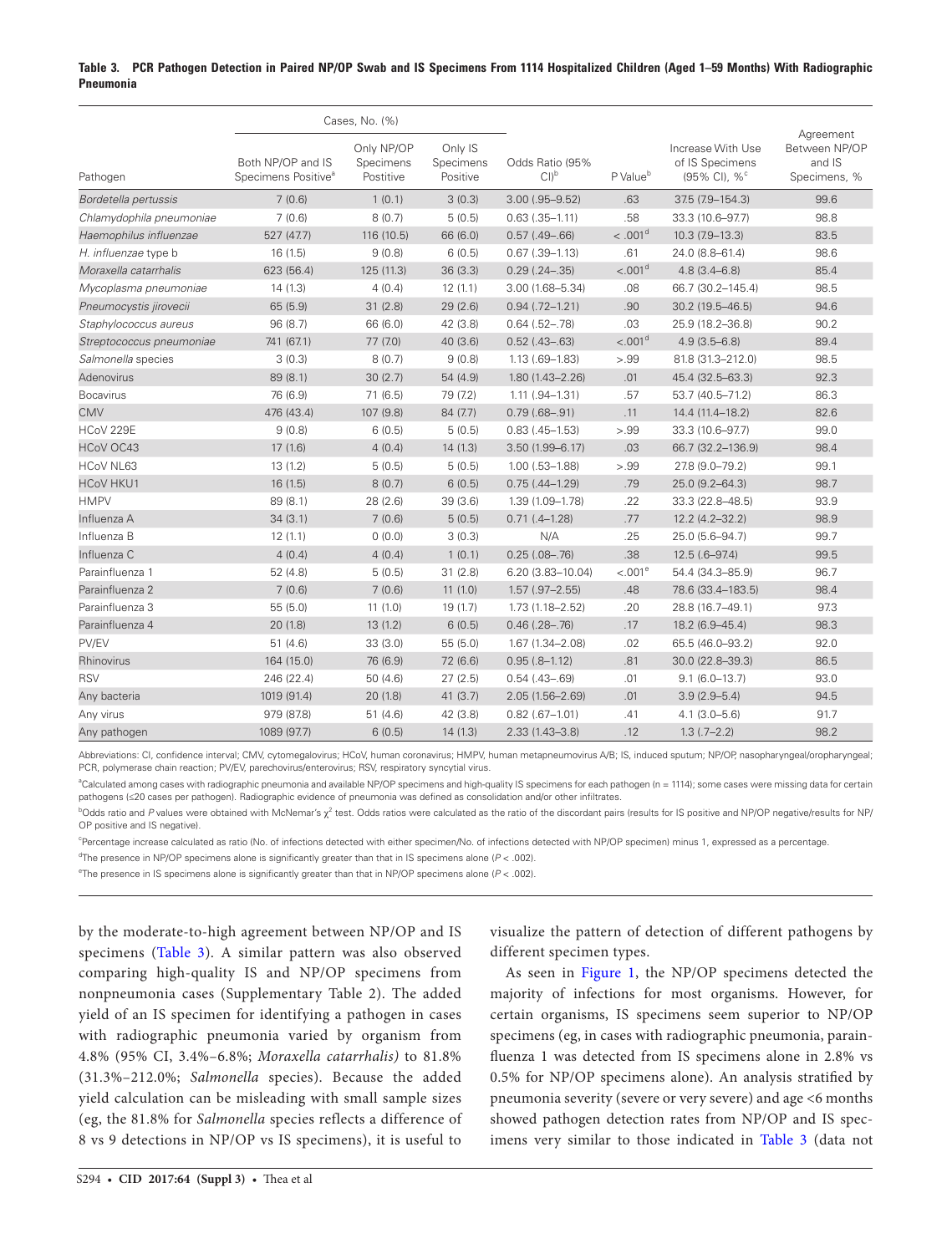

Figure 1. Multiplex polymerase chain reaction (PCR) pathogen detection in paired nasopharyngeal/oropharyngeal (NP/OP) swab and induced sputum (IS) specimens from 1114 children aged 1–59 months, hospitalized with radiographic evidence of pneumonia (consolidation and/or other infiltrates) and with a high-quality IS specimen available. Gray bars represent pathogen detected in both IS and NP/OP specimens; black bars, pathogen detected in NP/OP but not IS specimens; and hatched bars, pathogen detected in IS but not NP/OP specimens. High-quality IS specimens were defined as <10 squamous epithelial cells per low-power field; radiographic evidence of pneumonia was defined as consolidation and/or other infiltrates. Abbreviations: CMV, cytomegalovirus; HCoV, human coronavirus; HMPV, human metapneumovirus A/B; PV/EV, parechovirus/ enterovirus; RSV, respiratory syncytial virus.

shown). To assess whether the added yield of the IS specimen was related to collection of a sputum specimen per se or to collection of an additional respiratory specimen of any type, we compared the added yield of low-quality IS specimens (ie, those presumably from, or contaminated by, secretions from the upper respiratory tract) with the yield of NP/OP specimens. The added yield of low-quality IS specimens was similar (Figure 1 vs Supplementary Figure 1).

There was no difference in the prevalence or the density of *P. jirovecii* by IS or NP/OP specimens among cases with radiographic pneumonia (Table 3; Supplementary Table 3). Among HIV-positive children with radiographic pneumonia, the overall *P. jirovecii* detection rate was higher (19.7%) than in all HIV-negative cases with radiographic pneumonia (10.6%). In the latter group of HIV-negative children, there was a higher prevalence of *P. jirovecii* (17% vs 9%; *P* = .01) among children who were severely malnourished (weight for age less than −3 z-scores below the median of the WHO child growth standards) than among those who were not. There was little added value in seeking the detection of *P. jirovecii* in IS versus NP/ OP specimens. Among 81 HIV-positive children with radiographic pneumonia, *P. jirovecii* was detected in both IS and NP/ OP specimens in 13 cases, IS specimens alone in 2, and NP/ OP specimens alone in only 1. This represents an increase in

yield of only 1% in the detection of *P. jirovecii* when assessing IS specimens in addition to NP/OP specimens (15 of 81 [18.5%] vs 14 of 81 [17.3%]).

Among cases with radiographic pneumonia, pathogen density in either IS or NP/OP specimens did not show a consistent pattern across pathogens. As indicated by the proportion of cases with a difference in PCR density  $>1$  log<sub>10</sub> copies/mL, the density was greater in the IS specimen than in the NP/OP specimen only for parainfluenza 1, and greater in the NP/OP specimen for 3 organisms (*Haemophilus influenzae*, *M. catarrhalis*, and *S. pneumoniae*) (Supplementary Table 3).

### **Viral and Bacterial Organisms Identified by PCR of IS Specimens in Radiographic Pneumonia and Nonpneumonia Case Groups**

To assess whether organism detection in IS specimens was associated with radiographic pneumonia, we compared its prevalence in the IS specimens from radiographic pneumonia and nonpneumonia case groups, restricting the analysis to high-quality IS specimens. For 4 organisms (*H. influenzae*, *M. pneumoniae,* parainfluenza 1, and respiratory syncytial virus [RSV]), detection in the IS specimen was associated with radiographic pneumonia case status; however, this association was no longer significant when accounting for the presence of the pathogen in the NP/OP specimen (Table 4). That is to say, no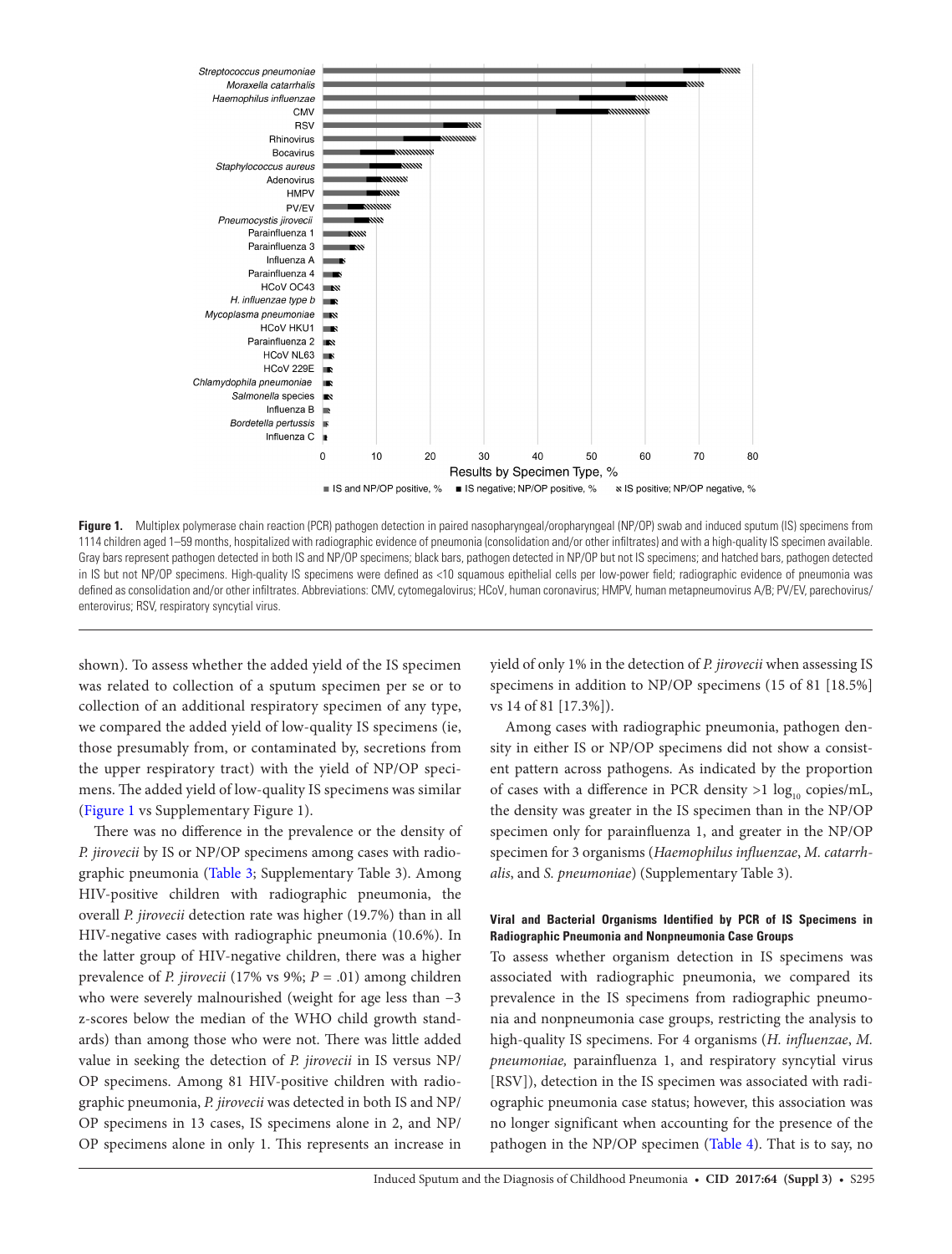#### **Table 4. PCR Pathogens Detection in High-Quality IS Specimens From Cases With Radiographic Pneumonia or Nonpneumonia**

|                          |                                           | Cases, No. (%) <sup>a</sup> | aOR (95% CI) <sup>b</sup>        |                        |
|--------------------------|-------------------------------------------|-----------------------------|----------------------------------|------------------------|
| Pathogen                 | Radiographic<br>Pneumonia<br>$(n = 1166)$ | Nonpneumonia<br>$(n = 398)$ | Not Adjusted for<br>NP/OP        | Adjusted for<br>NP/OP) |
| Bordetella pertussis     | 10 (0.90)                                 | 4(1.0)                      | $0.66$ $(.20-2.21)$              | $0.77$ $(.14-4.21)$    |
| Chlamydophila pneumoniae | 12(1.1)                                   | 4(1.0)                      | $0.74$ $(.22-2.42)$              | $0.64$ (.18-2.38)      |
| Haemophilus influenzae   | 600 (53.5)                                | 168 (43.2)                  | 1.33 $(1.03 - 1.71)^c$           | $1.04$ $(.75-1.45)$    |
| H. influenzae type b     | 22(2.0)                                   | 8(2.1)                      | $0.85(.36 - 2.00)$               | $1.07$ $(.36 - 3.16)$  |
| Moraxella catarrhalis    | 672 (59.9)                                | 258 (66.3)                  | $0.82$ (.63-1.07)                | $0.87$ (.62-1.24)      |
| Mycoplasma pneumoniae    | 26 (2.3)                                  | 2(0.5)                      | $5.37$ (1.24-23.18) <sup>c</sup> | 4.46 (.86-23.08)       |
| Pneumocystis jirovecii   | 94 (8.4)                                  | 20(5.1)                     | $1.24$ $(.73 - 2.09)$            | $1.03(.54 - 1.98)$     |
| Staphylococcus aureus    | 140 (12.5)                                | 46 (11.8)                   | $0.73$ $(.50-1.08)$              | $0.87$ (.55-1.40)      |
| Streptococcus pneumoniae | 795 (70.9)                                | 279 (71.7)                  | $0.98$ $(.75-1.29)$              | $0.98(.66-1.44)$       |
| Salmonella species       | 12(1.1)                                   | 5(1.3)                      | $0.66$ $(.21 - 2.03)$            | $0.53$ $(.16-1.70)$    |
| Adenovirus               | 149 (13.2)                                | 58 (14.8)                   | $0.72$ $(.51-1.02)$              | $0.74$ $(.47-1.17)$    |
| <b>Bocavirus</b>         | 160 (14.3)                                | 63 (16.2)                   | $0.85(.61 - 1.19)$               | $0.82$ (.56-1.21)      |
| <b>CMV</b>               | 572 (50.8)                                | 204 (52.2)                  | $0.82$ (.64, 1.05)               | $0.69(.50-.95)^c$      |
| HCoV 229E                | 14(1.3)                                   | 5(1.3)                      | $1.03$ $(.35 - 2.99)$            | $0.69$ $(.18 - 2.66)$  |
| HCoV OC43                | 32(2.9)                                   | 13(3.3)                     | $0.81(.40-1.61)$                 | $1.24$ (.42-3.68)      |
| HCoV NL63                | 18(1.6)                                   | 12(3.1)                     | $0.36$ (.15-.85) <sup>c</sup>    | $0.31$ $(.08-1.20)$    |
| <b>HCoV HKU1</b>         | 23(2.1)                                   | 8(2.1)                      | $0.84$ $(.36 - 2.00)$            | $0.43$ (.13-1.38)      |
| <b>HMPV</b>              | 133 (11.9)                                | 41 (10.5)                   | $1.26$ $(.85-1.86)$              | $0.71(.42 - 1.21)$     |
| Influenza A              | 39(3.5)                                   | 19 (4.9)                    | $0.69$ $(.38-1.25)$              | $0.48$ $(.17-1.38)$    |
| Influenza B              | 15(1.3)                                   | 11(2.8)                     | $0.59$ $(.26-1.34)$              | 2.13 (.23-20.00)       |
| Influenza C              | 5(0.5)                                    | 4(1.0)                      | $0.23(.06-.95)^c$                | $0.09$ $(.01-.99)^c$   |
| Parainfluenza 1          | 84 (7.5)                                  | 18 (4.6)                    | 2.00 $(1.14 - 3.52)^c$           | 2.17 (.96-4.91)        |
| Parainfluenza 2          | 19(1.7)                                   | 4(1.0)                      | $1.83(.61 - 5.51)$               | 2.74 (.73-10.31)       |
| Parainfluenza 3          | 75 (6.7)                                  | 21(5.4)                     | $1.17$ $(.70-1.97)$              | $1.18(.53 - 2.60)$     |
| Parainfluenza 4          | 27(2.4)                                   | 10(2.6)                     | $0.85$ $(.39-1.86)$              | $0.52$ (.17-1.57)      |
| PV/EV                    | 109 (9.7)                                 | 43 (11.0)                   | $0.92$ (.62-1.35)                | $1.03(.64 - 1.65)$     |
| Rhinovirus               | 243 (21.7)                                | 92 (23.7)                   | $0.79$ $(.59-1.05)$              | $0.78(.54 - 1.12)$     |
| <b>RSV</b>               | 279 (24.8)                                | 60 (15.3)                   | 2.08 $(1.51 - 2.86)^d$           | $1.08(.61 - 1.89)$     |

Abbreviations: aOR, adjusted odds ratio; CI, confidence interval; CMV, cytomegalovirus; HCoV, human coronavirus; HMPV, human metapneumovirus A/B; IS, induced sputum; NP/OP, nasopharyngeal/oropharyngeal specimen results; PCR, polymerase chain reaction; PV/EV, parechovirus/enterovirus; RSV, respiratory syncytial virus.

a Denominators for percentages represent the number of children with available IS specimen results for each pathogen. Some cases had data missing for certain pathogens (<20 cases per pathogen). Radiographic pneumonia was defined as radiographic evidence of pneumonia (consolidation and/or other infiltrates); nonpneumonia, as normal chest radiograph, blood culture negative for pathogens, and either (1) a normal respiratory rate *or* no hypoxemia in the absence of crackles or (2) a normal respiratory rate *and* no hypoxemia in the presence of crackles.

**bAll odds ratios adjusted for age, sex, site, and human immunodeficiency virus status.** 

 $\degree P$  < .05.

 $^{\text{d}}P < .002$ .

organism was found significantly more frequently in the IS specimen from cases with radiographic pneumonia compared with nonpneumonia cases. However, given the close correlation in presence of organisms between IS and NP/OP specimens (Supplementary Table 2), the presence of the above 4 organisms in either the IS or NP/OP specimen was significantly associated with radiographic pneumonia status compared with nonpneumonia status. An analysis stratified by pneumonia severity (severe and very severe) and age <6 months showed very similar results (Supplementary Tables 4a and 4b).

To test the hypothesis that organism density should be higher in IS specimens from cases with radiographic pneumonia than nonpneumonia cases if the IS specimen is more closely reflective of the cause of pneumonia, we compared

median Ct values for each organism detected with IS specimen PCR. Among high-quality IS specimens, there were no statistically significant differences in organism density in the IS specimens from cases with radiographic pneumonia compared with nonpneumonia cases, with the exception of a marginally significant difference for cytomegalovirus (median Ct, 27.9 vs 28.5;  $P = .01$ ) (Figure 2). Findings were similar among infants aged <6 months (data not shown), with the only difference being greater *S. pneumoniae* density in the nonpneumonia group (median Ct, 27.0 for radiographic pneumonia vs 25.6 for nonpneumonia cases;  $P = .002$ ).

We compared organism detection in the NP/OP specimens between the nonpneumonia cases and the community controls to assess whether our mock control group (ie,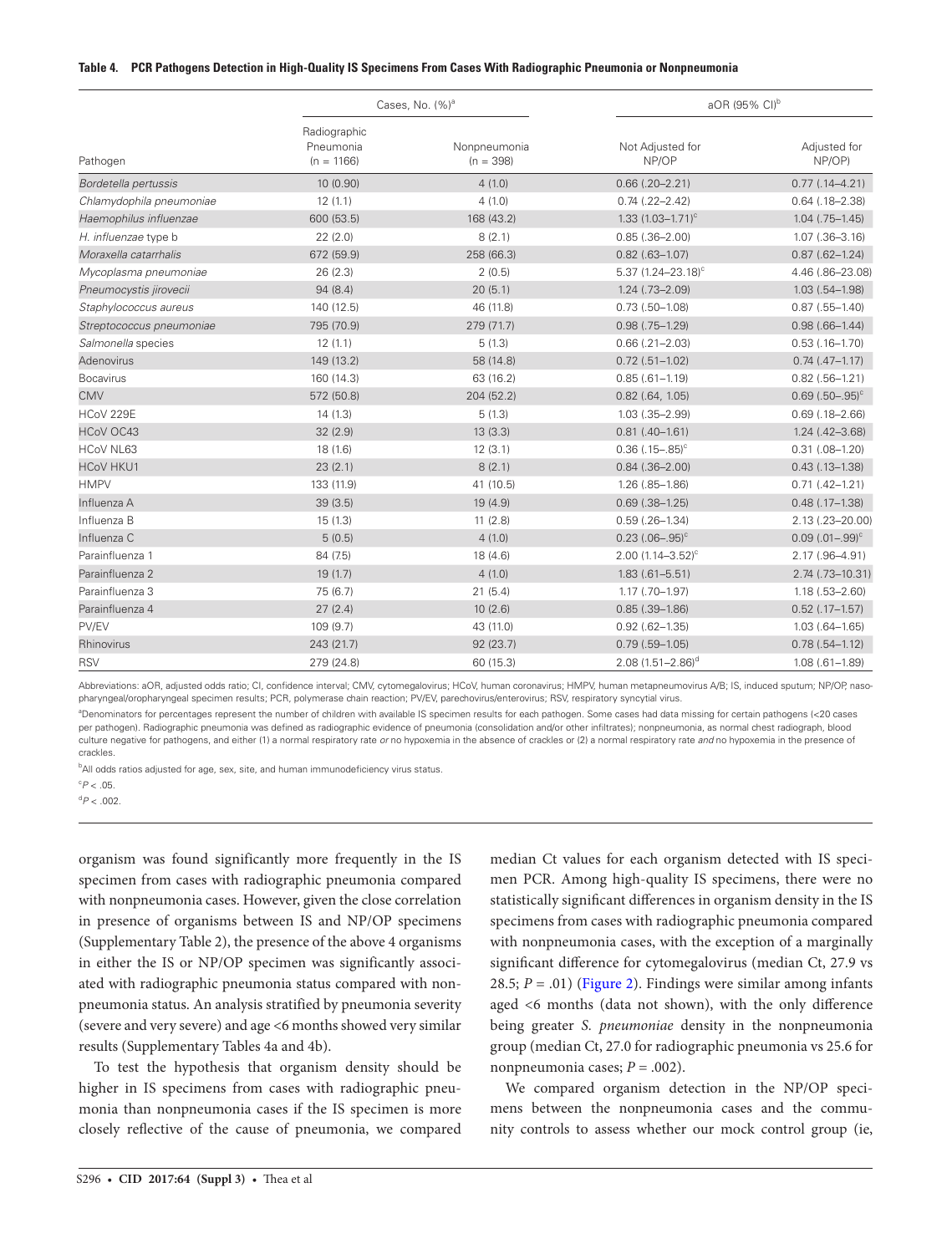

**Figure 2.** Cycle threshold (Ct) values in induced sputum (IS) specimens of 28 pathogens among cases with radiographic evidence of pneumonia (n = 1166) and those in the nonpneumonia group (n = 398) who had a high-quality IS specimen available. Radiographic evidence of pneumonia was defined as consolidation and/or other infiltrates. Nonpneumonia was defined as a normal chest radiograph, blood culture negative for pathogens, and either (1) a normal respiratory rate *or* no hypoxemia in the absence of crackles or (2) a normal respiratory rate *and* no hypoxemia in the presence of crackles. Diamonds represent group means; boxes, interquartile ranges; vertical lines through boxes, group medians; whiskers, 95% confidence intervals; and numbers on right axis, cases with positive results. \*Significant difference ( $P$ < .05) in density between radiographic pneumonia and nonpneumonia groups. Abbreviations: CMV, cytomegalovirus; HCoV, human coronavirus; HMPV, human metapneumovirus A/B; PV/EV, parechovirus/ enterovirus; RSV, respiratory syncytial virus.

nonpneumonia group) was similar to the community control group (Supplementary Table 5). Accounting for multiple comparisons, we found that some pathogens were identified *less* frequently among nonpneumonia cases (mock control group) than among the true controls (adjusted odds ratio for *M. catarrhalis*, 0.63 [95% CI, .51–.78]; *P. jirovecii*, 0.45 [.29–.70]); alternatively, some were more commonly found in nonpneumonia cases (adjusted odds ratio for influenza A, 3.32 [95% CI, 1.93–5.69]; influenza B, 4.07 [CI, 2.14–7.72]; parainfluenza 1, 4.66 [2.83–7.68]; RSV, 5.94 [4.34–8.12]).

# **DISCUSSION**

Obtaining an uncontaminated diagnostic specimen from the lung in children with pneumonia would significantly enhance clinical case management, as well as our understanding of the microbiological cause of the disease. Although ideal in theory, this is quite difficult to establish in practice. In the current large study of childhood pneumonia etiology, which used highly standardized methods across 9 sites, we found generally good agreement between NP/OP and IS specimens in the detection of common respiratory pathogens with PCR and no clear diagnostic benefit of IS specimens. At a population level, multiplex PCR of IS specimens to identify respiratory organisms is likely to contribute little to our understanding of the etiology of pneumonia, beyond the information provided by NP/OP specimens.

In a recent study reported by Zar et al [32], in which children hospitalized with pneumonia were investigated using both NP and IS specimens and laboratory methods comparable to those used in the PERCH study, a proportion of pneumonia cases were detected in the IS specimens only. We found similar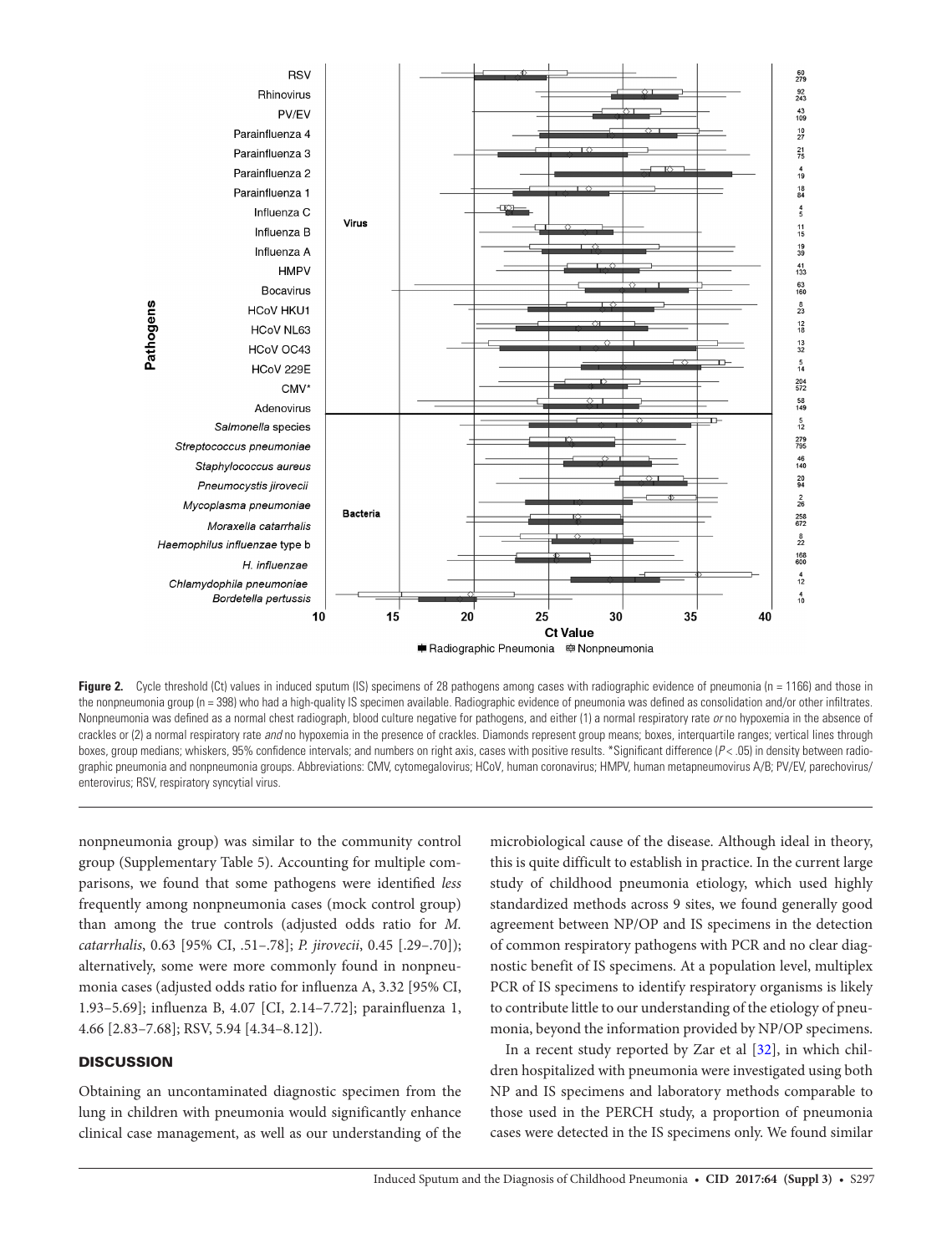results; however, the fact that the added yield of high-quality IS specimens (ie, presumably those from the lower respiratory tract) was similar to that of low-quality IS specimens (ie, presumably those comprising or contaminated by upper respiratory tract secretions) suggests that some of the "added yield" of IS specimens may be related to collection of an additional specimen from the upper respiratory tract, but not collection of a sputum specimen specifically. We could have more adequately assessed this hypothesis had we collected a second NP/OP specimen and compared results from 1 versus 2 specimens.

Although the prevalence of several organisms was higher in the IS specimens from cases with radiographic pneumonia than in those from the nonpneumonia cases, a similar trend was observed when comparing NP/OP specimens from nonpneumonia cases and controls, so the IS specimen does not add inferential value here. Furthermore, organism detection by IS specimen PCR was not associated with radiographic pneumonia compared with nonpneumonia, after controlling for the organism's presence in NP/OP specimens. Notably, this comparator group consisted of children who met the WHO case definition of severe pneumonia despite normal chest radiographic findings and the absence of many pneumonia clinical characteristics, so it does not represent a true control group (ie, nonhospitalized children). The observation that the NP/ OP specimens from nonpneumonia cases were enriched for certain respiratory pathogens compared with the NP/OP specimens from the controls (Supplemental Table 4) is an important limitation of this analysis and suggests that a proportion of subjects in the nonpneumonia group were hospitalized with clinically milder respiratory illness. An additional limitation to this analysis is that the nonpneumonia group was not equally represented across sites.

The prevalence of individual viral and bacterial organisms detected in IS specimens with molecular methods in the current study is generally similar to that in recent reports by other investigators, although our ability to make comparisons with other studies is limited by differences in case definitions and laboratory methods. In a 2007–2008 study in China of children hospitalized with CAP with pneumonic infiltrates on chest radiographs, a respiratory virus was detected with PCR in 272 of 273 IS specimens from children with CAP (99.6%) and 80 of 81 IS specimens (98.8%) from children with a chronic respiratory condition [17]. The most prevalent viruses in the IS specimens of children with CAP included rhinovirus (17.2%), human bocavirus (28%), RSV (37.4%), cytomegalovirus (92%), and several other human herpesviruses [17]. Although some viruses were detected more frequently in cases with CAP than in those without CAP, NP and OP specimens were not obtained, so it is not known whether the IS specimen would have added diagnostic value above and beyond an NP/OP specimen. In studies in Kenya and Finland, a respiratory pathogen was detected with PCR of IS specimens in more than half of children hospitalized

with pneumonia, findings generally similar to those reported here, but with a few notable differences (eg, RSV was detected in 4% of cases in Finland, 16% in Kenya, and 25% in the current study) [13, 14, 16].

A separate analysis of all PERCH cases (not just those with radiographic pneumonia) reports that among 43 cases positive for *Bordetella pertussis* in whom both NP/OP and IS specimens (of any quality) were available, 14 (32.6%) were positive by IS but not NP/OP specimens, 2 (4.7%) were positive by NP/OP but not IS specimens, and 27 (62.8%) were positive by both [33], suggesting that IS specimens contribute substantial yield in the diagnosis of pertussis, a disease not of the lung parenchyma and not typically associated with radiographic changes. The added value in the detection of *P. jirovecii* was minimal in the HIVpositive children with radiographic pneumonia; however, collection of both IS and NP/OP specimens provides the highest yield and may be worthwhile to ensure proper diagnosis and treatment. Determination of infection versus colonization with *P. jirovecii* in these cases would require assessment of organism density and clinical correlation [34]. Although the diagnostic yield from an IS specimen may not be sufficient to justify this mildly invasive procedure as a routine part of the diagnostic workup for CAP, IS specimens are still important in cases with suspected tuberculosis and may also be useful in those in whom certain other pathogens (eg, *B. pertussis, M. pneumoniae)* are suspected. The lack of utility of bacterial cultures of IS specimens in determining the cause of pneumonia in children <5 years of age is reported on elsewhere [20].

Selection of specimens for detecting the potential cause(s) of pneumonia must balance epidemiological sensitivity against the feasibility, costs, and time required for specimen collection and data analysis. Collection of IS specimens is generally well tolerated [31]; however, collection and testing involves significant costs and the impact of the additional detections in determining the cause of pneumonia is minimal for most pathogens.

### Supplementary Data

Supplementary materials are available at *Clinical Infectious Diseases* online. Consisting of data provided by the authors to benefit the reader, the posted materials are not copyedited and are the sole responsibility of the authors, so questions or comments should be addressed to the corresponding author.

#### Notes

*Author contributions.* D. M. T. and L.L.H. led analysis and interpretation and drafted manuscript. W. F., Q. S., and M. L. performed analyses and interpretation of results. P. S., D. E. P., L. M., D. R. F., S. L. Z., S. C. M., C. P., and D. R. M. assisted with interpretation of results and drafting of manuscript. D. M. T., H. C. B., W. A. B., D. R. F., S. R. C. H., O. S. L., M. D. K., K. K. L., S. A. M., K. L. O., J. A. G. S., R.A.K., D.R.M., and L. L. H. conceived and designed the study and supervised study conduct. P. S., L. M., M. A., J. O. A., V. L. B., A. N. D., A. J. D., M. M. H., L. H., Y. J., S. K., D. P. M., S. C. M., O. O., C. P., O. S., P. S., M. S., and M. D. T. were involved in study conduct, data collection and/or data management. All authors reviewed and approved the manuscript. D. M. T. had final responsibility for the decision to submit for publication.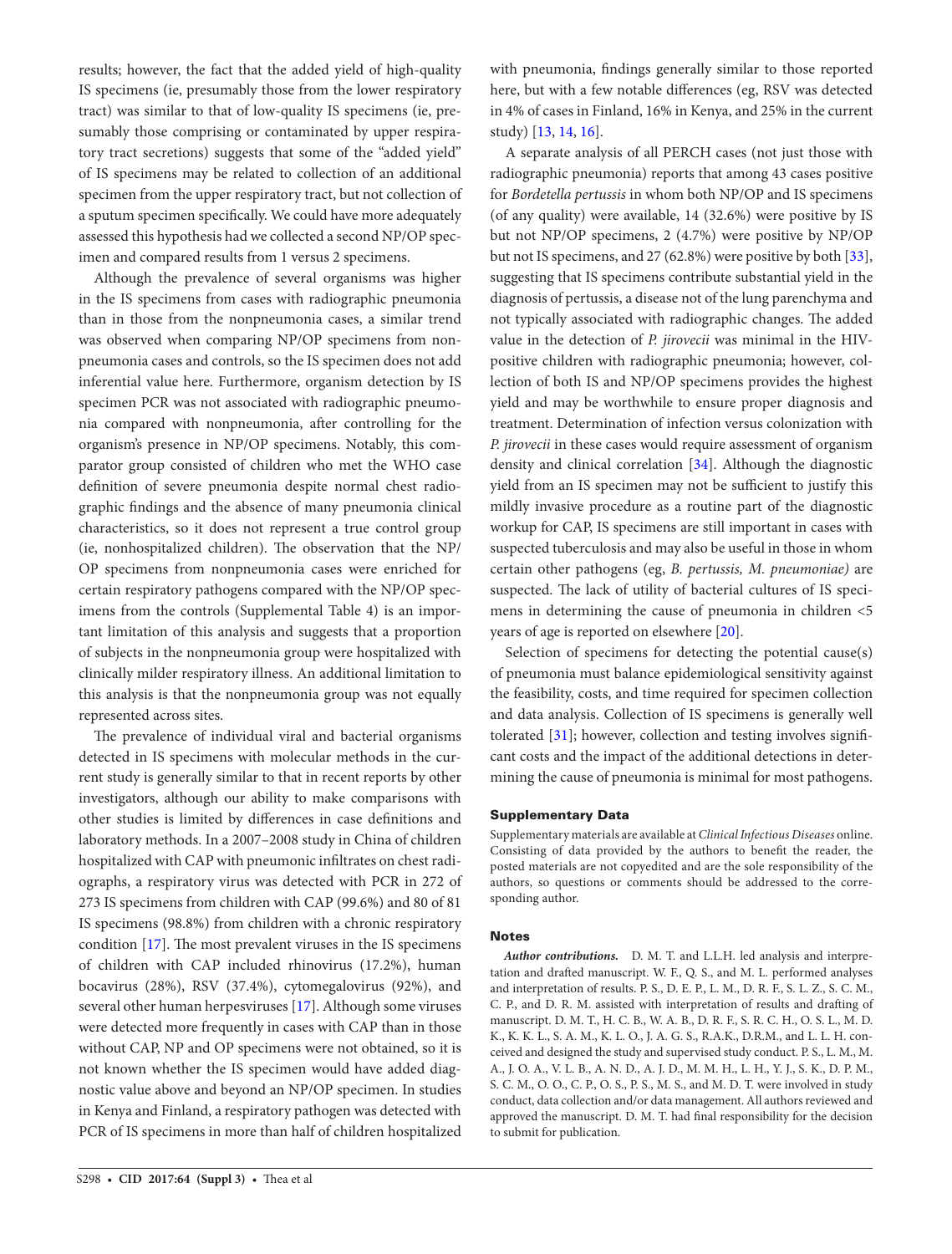*Acknowledgments.* We offer sincere thanks to the patients and families who participated in this study. We are grateful to the members of the original study teams (listed below) for conducting the studies and collecting data. We also recognize members of the following groups who contributed to the study design, conduct, interpretation, and/or analysis (see Supplemental Appendix for full list of names): the PERCH Expert Group, the Pneumonia Methods Working Group, the PERCH chest radiograph reading panel, and the PERCH study team contributors. This article is published with the permission of the director of the Kenya Medical Research Institute.

*PERCH Study Group*. Johns Hopkins Bloomberg School of Public Health, Baltimore, Maryland: K. L. O. (principal investigator [PI]), O. S. L. (former PI; current affiliation, Bill & Melinda Gates Foundation, Seattle, Washington**),** M. D. K. (co-PI), D. R. F. (joint affiliation with Centers for Disease Control and Prevention, Atlanta, Georgia), A. N. D., A. J. D., Nicholas Fancourt, W. F., L. L. H., M. M. H., E. Wangeci Kagucia, R. A. K., M. L., D. E. P., C. P., Zhenke Wu, S. L. Z.; the Emmes Corporation, Rockville, Maryland: Nora L. Watson; Nuffield Department of Clinical Medicine, University of Oxford, United Kingdom: Jane Crawley; University of Otago, Christchurch, New Zealand: D. R. M.; icddr,b, Dhaka and Matlab, Bangladesh: W. A. B. (site PI), Hubert P. Endtz, Khalequ Zaman, Doli Goswami, L. H., Y. J., Hasan Ashraf; Medical Research Council, Basse, The Gambia: S. R. C. H. (site PI), Bernard E. Ebruke, M. A., Jessica McLellan, Eunice Machuka, Arifin Shamsul, Syed M. A. Zaman, Grant Mackenzie; KEMRI-Wellcome Trust Research Programme, Kilifi, Kenya: J. A. G. S. (site PI and PERCH co-PI), J. O. A., S. C. M., Alice Kamau, S. K., Micah Silaba Ominde; Division of Infectious Disease and Tropical Pediatrics, Department of Pediatrics, Center for Vaccine Development, Institute of Global Health, University of Maryland School of Medicine, Baltimore, and Centre pour le Développement des Vaccins (CVD-Mali), Bamako, Mali: K. L. K. (site PI), M. D. T., Samba O. Sow, M. S., Boubou Tamboura, Uma Onwuchekwa, Nana Kourouma, Aliou Toure; Respiratory and Meningeal Pathogens Research Unit, University of the Witwatersrand, Johannesburg, South Africa: S. A. M. (site PI), D. P. M., Peter V. Adrian, V. L. B., Locadiah Kuwanda, Azwifarwi Mudau, Michelle J. Groome, Nasreen Mahomed; Thailand Ministry of Public Health–US CDC Collaboration, Nonthaburi: H. C. B. (site PI), Somsak Thamthitiwat, Susan A. Maloney (former site PI), Charatdao Bunthi, Julia Rhodes, P. S., Pasakorn Akarasewi (site co-PI, Ministry of Public Health); Boston University School of Public Health, Massachusetts, and University Teaching Hospital, Lusaka, Zambia: D. M. T. (site PI), L. M., James Chipeta, P. S., James Mwansa, Somwe wa Somwe, Geoffrey Kwenda; Canterbury Health Laboratory, Christchurch, New Zealand: Trevor P. Anderson, Joanne Mitchell.

*Disclaimer.* The findings and conclusions in this report are those of the authors and do not necessarily represent the official position of the Centers for Disease Control and Prevention, Department of Health and Human Services, or the US government.

*Financial support.* This work is supported by the Bill & Melinda Gates Foundation (grant 48968 to the International Vaccine Access Center, Department of International Health, Johns Hopkins Bloomberg School of Public Health) and the Wellcome Trust of Great Britain (clinical fellowship 098532 to J. A. G. S.).

*Supplement sponsorship.* This article appears as part of the supplement "Pneumonia Etiology Research for Child Health (PERCH): Foundational Basis for the Primary Etiology Results," sponsored by a grant from the Bill & Melinda Gates Foundation to the PERCH study of Johns Hopkins Bloomberg School of Public Health, Baltimore, Maryland.

*Potential conflicts of interest.* M. D. K. has received funding for consultancies from Merck, Pfizer, and Novartis and grant funding from Merck. L. L. H. has received grant funding from Pfizer and GlaxoSmithKline. K. L. K. has received grant funding from Merck Sharp & Dohme. S. A. M. has received honoraria for advisory board participation from the Bill & Melinda Gates Foundation (BMGF), Pfizer, Medimmune, and Novartis, has received institutional grants from GlaxoSmithKline, Novartis, Pfizer, Minervax, and BMGF, and has served on the speakers bureau for Sanofi Pasteur and GlaxoSmithKline. K. L. O. has received grant funding from GSK and Pfizer and participates on technical advisory boards for Merck, Sanofi Pasteur, PATH, Affinivax, and ClearPath. All other authors: No reported conflicts.

#### References

- 1. World Health Organization. Revised WHO classification and treatment of pneumonia in children at health facilities: implications for policy and implementation. Geneva, Switzerland: World Health Organization, **2014**.
- 2. Ideh RC, Howie SR, Ebruke B, et al. Transthoracic lung aspiration for the aetiological diagnosis of pneumonia: 25 years of experience from The Gambia. Int J Tuberc Lung Dis **2011**; 15:729–35.
- 3. Campbell SG, Marrie TJ, Anstey R, Dickinson G, Ackroyd-Stolarz S. The contribution of blood cultures to the clinical management of adult patients admitted to the hospital with community-acquired pneumonia: a prospective observational study. Chest **2003**; 123:1142–50.
- 4. Musher DM, Montoya R, Wanahita A. Diagnostic value of microscopic examination of gram-stained sputum and sputum cultures in patients with bacteremic pneumococcal pneumonia. Clin Infect Dis **2004**; 39:165–9.
- 5. Laing R, Slater W, Coles C, et al. Community-acquired pneumonia in Christchurch and Waikato 1999–2000: microbiology and epidemiology. N. Z. Med. J **2001**; 114:488–92.
- 6. Neill AM, Martin IR, Weir R, et al. Community acquired pneumonia: aetiology and usefulness of severity criteria on admission. Thorax **1996**; 51:1010–6.
- 7. Mehr S, Wood N. *Streptococcus pneumoniae*—a review of carriage, infection, serotype replacement and vaccination. Paediatr Respir Rev **2012**; 13:258–64.
- 8. Jourdain S, Smeesters PR, Denis O, et al. Differences in nasopharyngeal bacterial carriage in preschool children from different socio-economic origins. Clin Microbiol Infect **2011**; 17:907–14.
- 9. Abanses JC, Dowd MD, Simon SD, Sharma V. Impact of rapid influenza testing at triage on management of febrile infants and young children. Pediatr Emerg Care **2006**; 22:145–9.
- 10. Jennings LC, Skopnik H, Burckhardt I, Hribar I, Del Piero L, Deichmann KA. Effect of rapid influenza testing on the clinical management of paediatric influenza. Influenza Other Respir Viruses **2009**; 3:91–8.
- 11. Zar HJ, Hanslo D, Apolles P, Swingler G, Hussey G. Induced sputum versus gastric lavage for microbiological confirmation of pulmonary tuberculosis in infants and young children: a prospective study. Lancet **2005**; 365:130–4.
- 12. Morrow BM, Hsaio NY, Zampoli M, Whitelaw A, Zar HJ. *Pneumocystis* pneumonia in South African children with and without human immunodeficiency virus infection in the era of highly active antiretroviral therapy. Pediatr Infect Dis J **2010**; 29:535–9.
- 13. Lahti E, Peltola V, Waris M, et al. Induced sputum in the diagnosis of childhood community-acquired pneumonia. Thorax **2009**; 64:252–7.
- 14. Honkinen M, Lahti E, Österback R, Ruuskanen O, Waris M. Viruses and bacteria in sputum samples of children with community-acquired pneumonia. Clin Microbiol Infect **2012**; 18:300–7.
- 15. Mermond S, Zurawski V, D'Ortenzio E, et al. Lower respiratory infections among hospitalized children in New Caledonia: a pilot study for the Pneumonia Etiology Research for Child Health project. Clin Infect Dis **2012**; 54(suppl 2):S180–9.
- 16. Hammitt LL, Kazungu S, Morpeth SC, et al. A preliminary study of pneumonia etiology among hospitalized children in Kenya. Clin Infect Dis **2012**; 54(suppl 2): S190–9.
- 17. Zhou W, Lin F, Teng L, et al. Prevalence of herpes and respiratory viruses in induced sputum among hospitalized children with non typical bacterial community-acquired pneumonia. PLoS One **2013**; 8:e79477.
- 18. Bhat N, O'Brien KL, Karron RA, Driscoll AJ, Murdoch DR; Pneumonia Methods Working Group. Use and evaluation of molecular diagnostics for pneumonia etiology studies. Clin Infect Dis **2012**; 54(suppl 2):S153–8.
- 19. Murdoch DR, O'Brien KL, Driscoll AJ, Karron RA, Bhat N; Pneumonia Methods Working Group; PERCH Core Team. Laboratory methods for determining pneumonia etiology in children. Clin Infect Dis **2012**; 54(suppl 2):S146–52.
- 20. Murdoch DR, Morpeth SC, Hammitt LL, et al. The diagnostic utility of induced sputum microscopy and culture in childhood pneumonia. Clin Infect Dis **2017**; 64(suppl 3):S288–8.
- 21. Adegbola RA, Levine OS. Rationale and expectations of the Pneumonia Etiology Research for Child Health (PERCH) study. Expert Rev Respir Med **2011**; 5:731–3.
- 22. Deloria-Knoll M, Feikin DR, Scott JA, et al; Pneumonia Methods Working Group. Identification and selection of cases and controls in the Pneumonia Etiology Research for Child Health project. Clin Infect Dis **2012**; 54(suppl 2):S117–23.
- 23. Levine OS, O'Brien KL, Deloria-Knoll M, et al. The Pneumonia Etiology Research for Child Health Project: a 21st century childhood pneumonia etiology study. Clin Infect Dis **2012**; 54(suppl 2):S93–101.
- 24. Hammitt LL, Murdoch DR, Scott JA, et al; Pneumonia Methods Working Group. Specimen collection for the diagnosis of pediatric pneumonia. Clin Infect Dis **2012**; 54(suppl 2):S132–9.
- 25. Murdoch DR, Morpeth SC, Hammitt LL, et al Microscopic analysis and quality assessment of induced sputum from children with pneumonia in the PERCH Study. Clin Infect Dis **2017**; 64(suppl 3):S271–9.
- 26. Feikin D, Fu W, Park D, et al. Is higher viral load in the upper respiratory tract associated with severe pneumonia? Findings from the PERCH study. Clin Infect Dis **2017**; 64(suppl 3):S337–46.